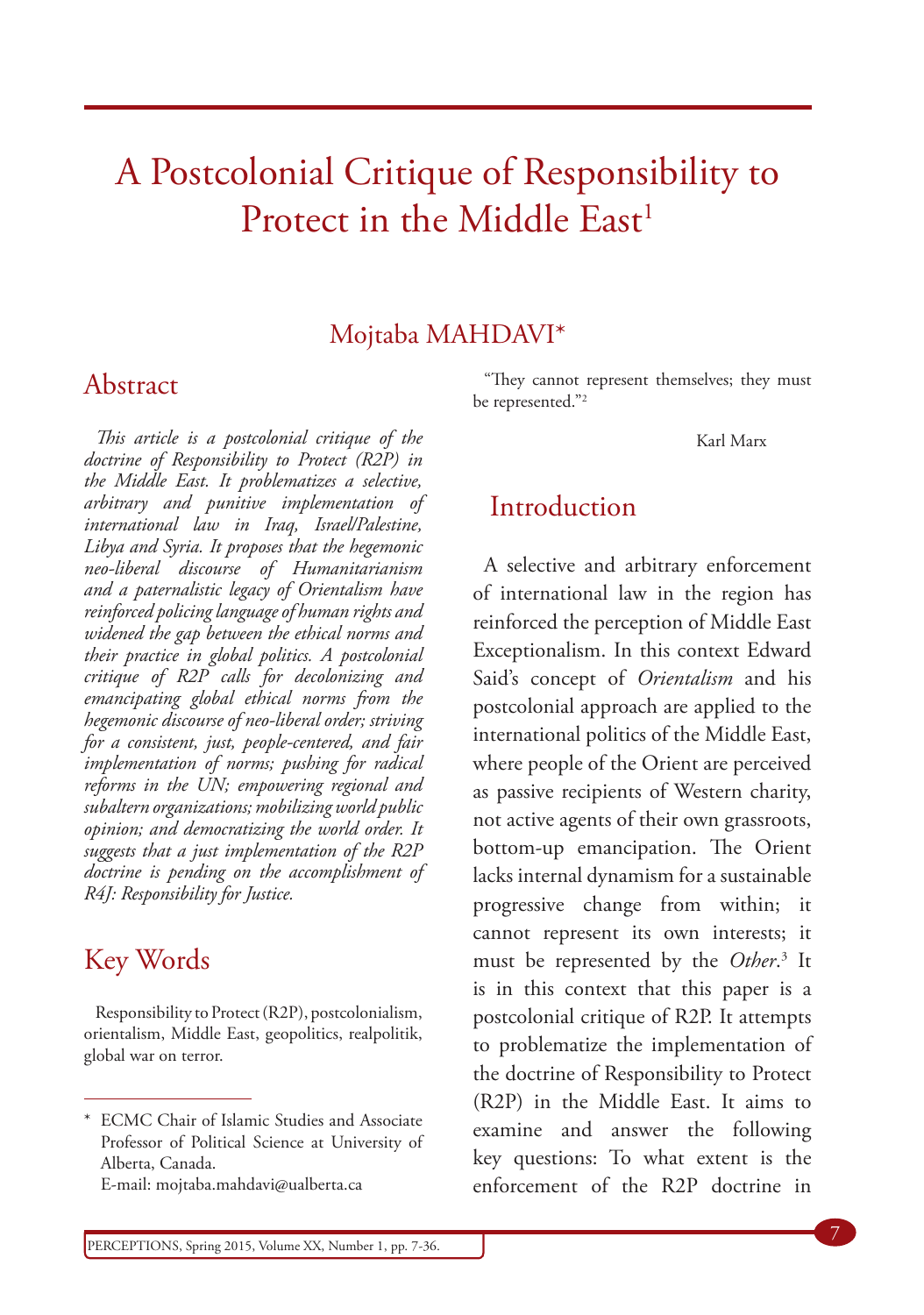the Middle East just, fair, consistent and constructive? To what degree has a selective, arbitrary, paternalistic and punitive enforcement of the doctrine of humanitarian intervention turned the Middle East into "the underclass of the international legal order"? Whether and how does the implementation of the R2P doctrine within the current structure of neo-liberal global order exacerbate or improve the people's position, help or hinder improving human rights in the region?

A postcolonial critique of R2P calls for decolonizing and emancipating global ethical norms from the hegemonic discourse of neo-liberal order; striving for a consistent, just, people-centered, and fair implementation of norms; pushing for radical reforms in the UN; empowering regional and subaltern organizations; mobilizing world public opinion; and democratizing the world order.

The paper is divided into two parts. First, it will conceptualize and outline the origins of R2P at three phases, followed by a brief examination of the connotations of the R2P doctrine/norms

in practice. Second, it will problematize the implication of the R2P doctrine/ norms in the context of the Middle East. The conclusion suggests that the question is not to act or not to act; inaction is not an option. Rather, the question remains "*who* has the responsibility to protect *whom* under *what conditions* and toward *what end*?"4 It examines whether and how the norms and practice of R2P in the region "puts people first" and is capable of transforming "promise into practice and words into deeds."5

## Conceptualizing the R2P Doctrine

The R2P doctrine is the latest phase and a new face of the old liberal discourse of humanitarian intervention. It is inspired by the liberal theory of "democratic peace." More importantly, it is ontologically rooted in Immanuel Kant's idea of "perpetual peace,"6 in which the civilized, liberal and peace-loving world is obliged to bring in peace to the uncivilized and non-liberal world plagued by wars and conflicts. *Kantian cosmopolitanism* underlines the Western superior right and universal moral responsibility to save and civilize the *Other*.

A postcolonial critique of humanitarian intervention challenges the objectivity and neutrality of such doctrines. It suggests that "liberal and neoliberal institutionalist discourses often appear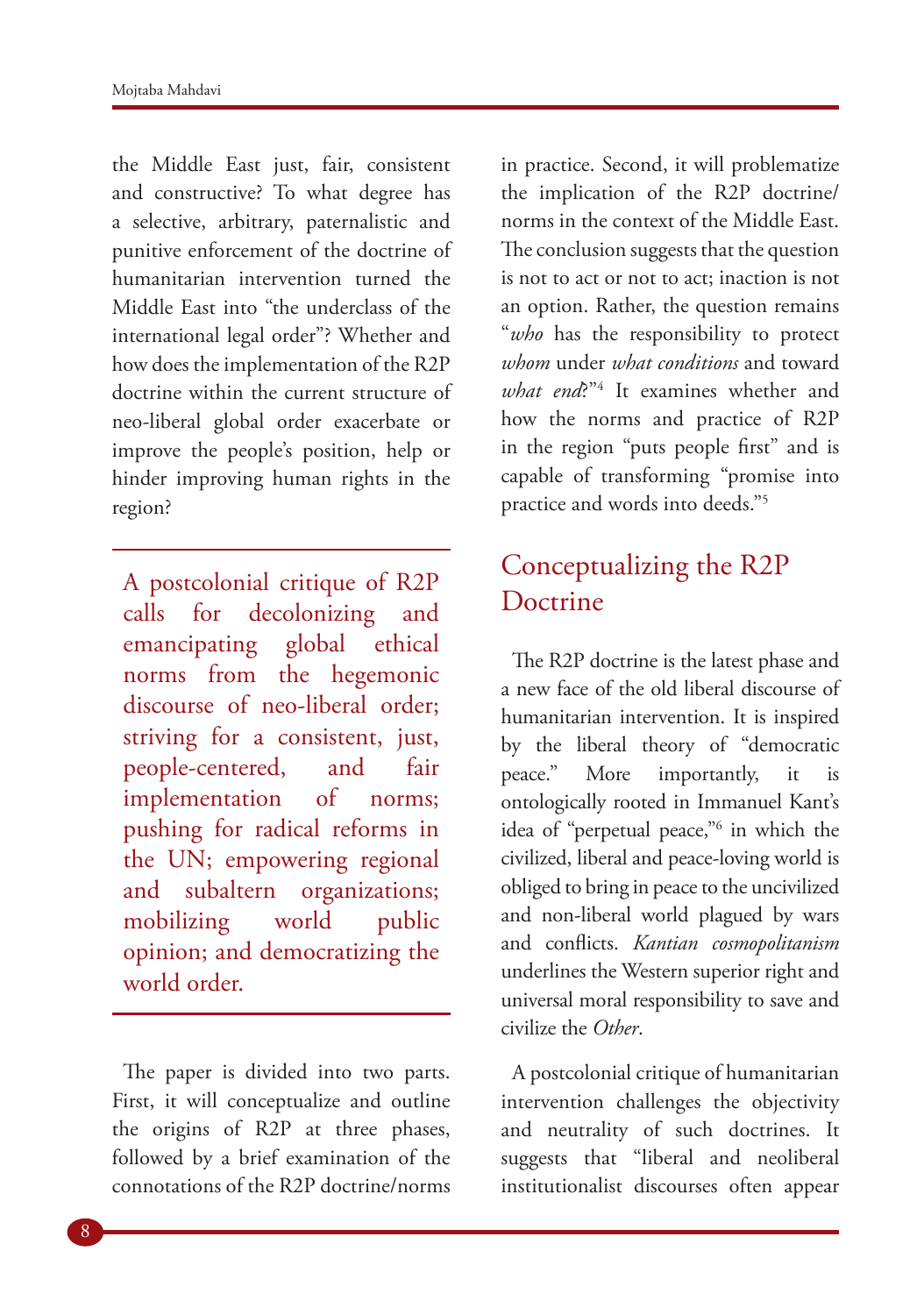as rationalization of hegemony disguised as universal humanism."7 Further, "echoes of Orientalism" can be detected from such discourses as they "reiterate today yesterday's images of 'Oriental despotism' and of the everyday of Bedouins and others as cave-dwelling."8 More importantly,

It is near fictitious to maintain an opposition between 'total European virtue' and 'total Oriental barbarism'. For this opposition to hold, one would have to negate that Nazism and fascism were manifestations of modern European ideologies and practices. The photographs taken of Abu Ghraib provide sufficient evidence that techniques of torture and 'barbarism' are not the sole province of Middle East states.<sup>9</sup>

But before we problematize the doctrine of Responsibility to Protect, we will first conceptualize R2P and then contextualize its practice in the Middle East.

The R2P doctrine is probably the third phase in the development of the liberal discourse of humanitarian intervention: in the first phase, the UN General Assembly adopted the *Convention on the Prevention and Punishment of the Crimes of Genocide* in 1948 and put it into practice in January 1951.10 Further, in November 1968, the UN General Assembly resolution 2391 acknowledged *war crimes* and *crimes against humanity* as two major legally binding crimes in international law.11 In the second phase, the UN Security Council recognized the use of *humanitarian intervention* in reference to

Chapter VII of the UN Charter.<sup>12</sup> This new period coincided with the end of the Cold War in the early 1990s and in response to structural changes in global politics, ranging from the collapse of the Soviet Union to the escalation of mass killings in Liberia, Somalia, Rwanda, and the former Yugoslavia, among others. In the third phase, the UN World Summit in 2005 adopted the R2P doctrine. In theory, the R2P doctrine differs, argues Gareth Evans, from *Humanitarian Intervention* in that the latter "remained so inherently one-sided, not in any way acknowledging the anxieties of those in the global South who had too often been the beneficiaries of *missions civilisatrices* in the past."13 It has been argued that R2P has challenged certain key assumptions/norms in international ethics and redefined the relationship between state sovereignty and humanitarian intervention.

The following three principles probably capture best the main features of the R2P doctrine. First, in theory it replaces a realist, militant and state-centric conception of security with a new concept of "human security".<sup>14</sup> R2P norms imply a people-centered approach in international politics. It attempts to 'put people first'.

Second, it introduces a new concept of "sovereignty as responsibility," meaning that states are responsible to their people; the people are the real sovereigns and the state is their delegate.<sup>15</sup> "Sovereignty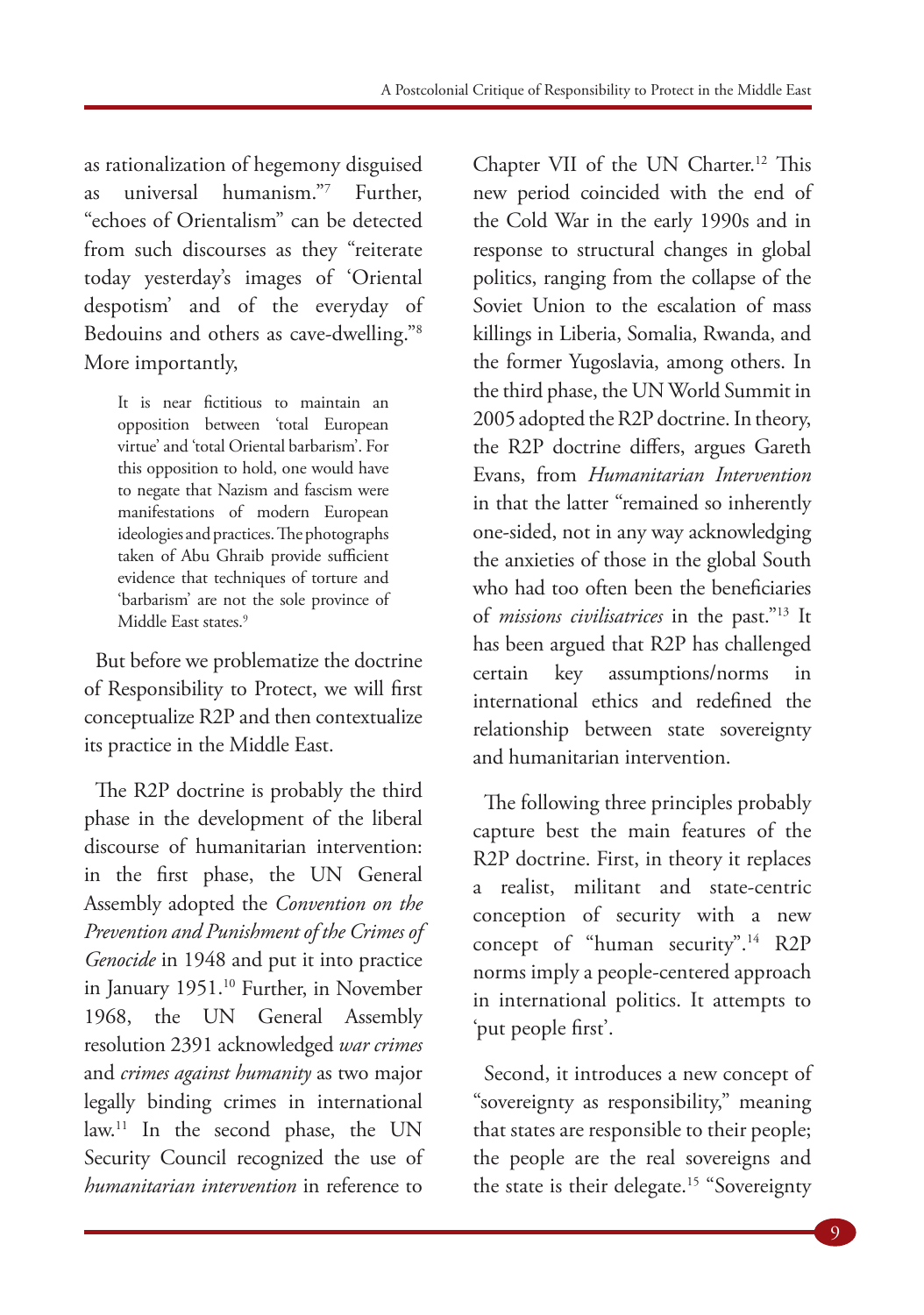as responsibility" has internal and external dimensions. It entails that Sovereignty becomes a joint function of states, to be protected and shared when necessary.16 In other words, sovereignty is a joint function by the state and the international community. The latter is responsible to protect human rights of citizens of other states should a state be unable or unwilling to protect the rights of its citizens. Moreover, R2P norms propose a discursive shift from the alleged "right" of humanitarian intervention to the "responsibility" of the international community at large to protect people at risk.17

Postcolonialism begins with the dictum that it is both unethical and dysfunctional to maintain hegemonic concepts of international order, international morality, and international law.

Third, the R2P doctrine is built on three inseparable pillars of *Responsibility to Prevent*, *Responsibility to React*, and *Responsibility to Rebuild*. In theory, it distinctly distances itself from a one-dimensional military doctrine of *humanitarian intervention*. It clearly underlines the responsibility of the international community before, during and after a case.

The first pillar of R2P, *Responsibility to Prevent*, aims at tackling "both root causes and direct causes of internal conflict and other man-made crises putting a population at risk."18 This refers to Article 55 of the UN Charter, which calls for respect for human rights and higher standards of political, economic and social welfare.19 The second pillar, *Responsibility to React*, implies that the UNSC is the primary international body to mandate political, economic, legal and military intervention in accordance with Article 41 and 42 of the UN Charter under Chapter VII. The International Commission on Intervention and State Sovereignty (ICISS) Report suggests that political measures such as travel sanctions, economic sanctions and legal measures through ICC trials are first options and military measures are the last resort mandated by the UNSC. The third pillar, *Responsibility to Rebuild*, indicates that the international community is responsible for post-conflict rebuilding through socio-economic development, brokering of national reconciliation and stabilizing of political institutions. In sum, the R2P doctrine, in theory, is an attempt to move away from a military humanitarianism towards a comprehensive, multidimensional and humanist approach to tackle structural and non-structural causes of violations of human rights before, during and after the crime.

Nonetheless, the question is to what extent this doctrine is capable of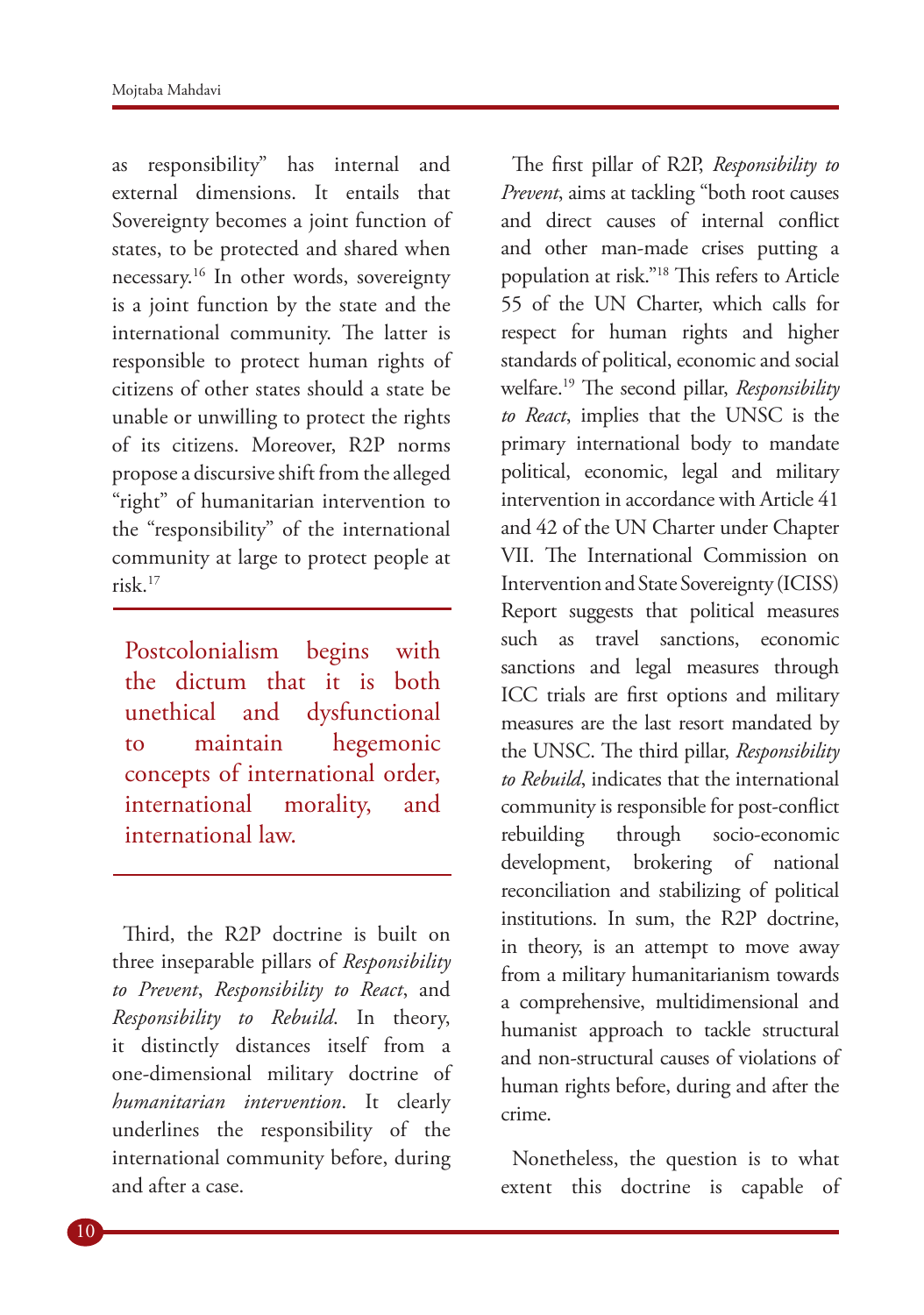transforming "promise into practice and words into deeds.<sup>20</sup> One must problematize the implementation of the R2P norms and the limitations of the theory in practice. What does the R2P doctrine mean in *practice*? Is it a paradigm shift in the discourse of global ethics and global justice? The following section contextualizes the concept of R2P in the Middle East.<sup>21</sup>

# Norms in Practice: Problematizing R2P in the Middle East

Postcolonialism begins with the dictum that it is both unethical and dysfunctional to maintain hegemonic concepts of international order, international morality, and international law. More importantly, international order, morality and law are "more practical than purely theoretical contestations" due to the fact that "the experiences of the conquered and colonized contrast with those of conquerors and colonizers."22 An illustration of such experiences is best represented in the words of Ramesh Thakur, one of the twelve high profile individual authors of ICISS. In his remarks, Ramesh Thakur demonstrates how the R2P doctrine is often perceived in the Global South including the Middle East:

"They" (the European colonizers) came to liberate "us" (the colonized natives) from our local tyrants and stayed to

rule as benevolent despots. In the name of enlightenment, they defiled our lands, plundered our resources and expanded their empires…. Should they be surprised that their fine talk of humanitarian intervention translates in our consciousness into efforts to resurrect and perpetuate rule by foreigners? That we look for the ugly reality of geostrategic and commercial calculations camouflaged in lofty rhetoric? Should we be mute accomplices when they substitute their mythology of humanitarian intervention for our narratives of colonial oppression? Do they think we do not remember or do not care, or is it simply that they themselves do not care?<sup>23</sup>

Similarly, in his background note of 2009, then UN General Assembly President Father Miguel D'Escoto Brockmann of Nicaragua, described R2P as "redecorated colonialism," to "justify arbitrary and selective interventions against the weakest states." He also raised his serious concern over the double standard in the implication of R2P and the absence of enforceable accountability on the abusers of the R2P doctrine.24 The 2009 UN General Assembly debates on R2P, in sum, revealed differences between some members of the Global South and Global North on the implementation of the R2P doctrine.<sup>25</sup>

Mahmood Mamdani echoes Miguel D'Escoto Brockmann's critique of the R2P doctrine. He argues that the end of the Cold War brought a new "systematic shift" in international politics. Such a shift signaled "an international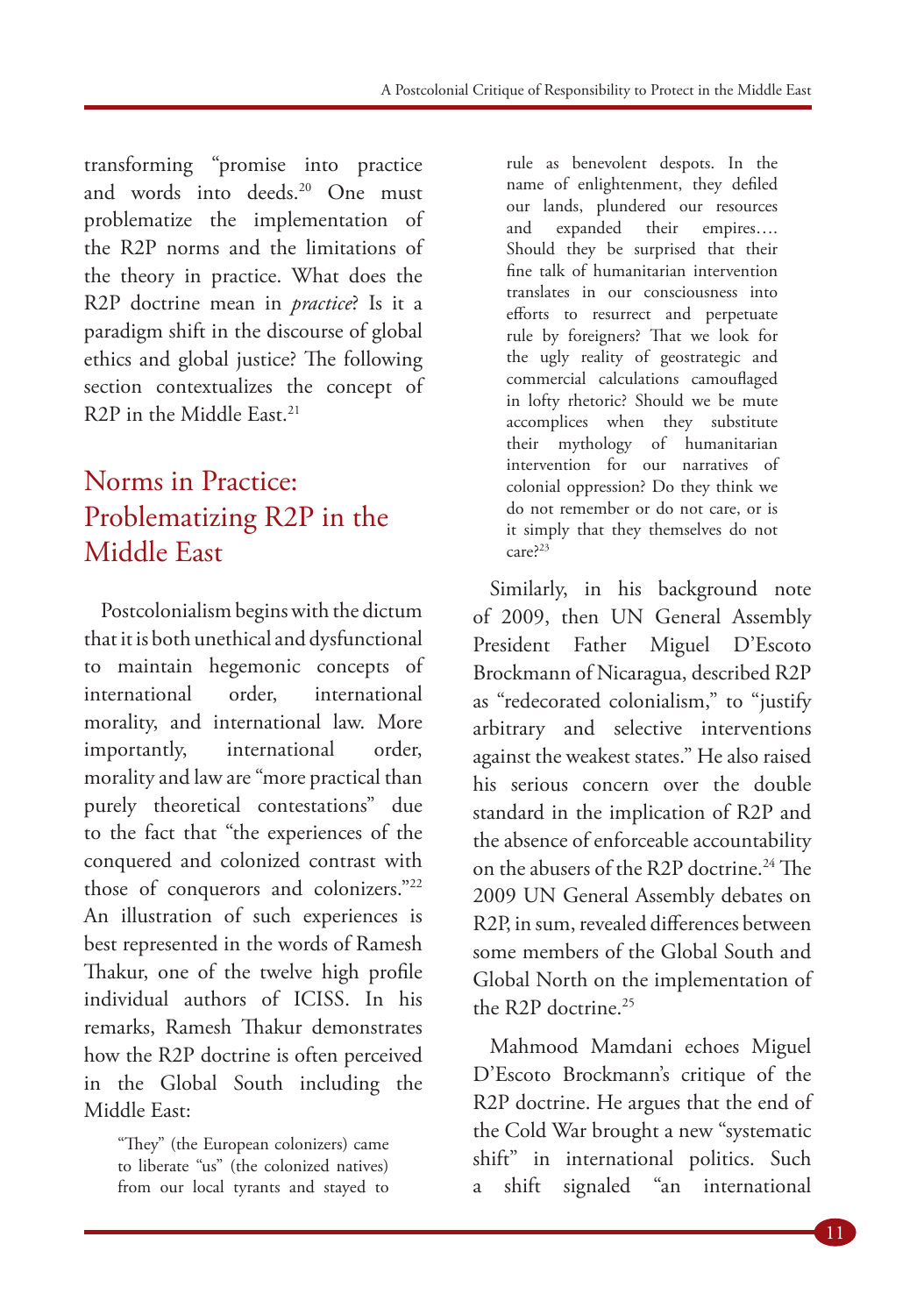humanitarian order that promises to hold state sovereignty accountable to an international 'human rights' standards."26 There is nothing entirely new to this international humanitarian order; rather, "it draws on the history of modern western colonialism."27 Although in theory, it differs from old forms of interventions, in practice it is not. The R2P doctrine, Mamdani argues, "is not an antidote to international power relations but its latest product." We must problematize the *politics* of this order. More specifically, "the discourse on 'rights' emerged historically as a language that claimed to define limits of power. Their political ambition was to turn victims into *agents of resistance*. Today, the overwhelming tendency is for the language of rights to enable power…. It seeks to turn victims into so many proxies. It justifies intervention by big powers as an antidote to malpractices by newly independent small states."28 According to Mamdani, this new language of international humanitarian order

> refers to its subjects not as bearers of rights – and thus active agents in their own emancipation- but as passive beneficiaries of an external 'responsibility to protect.' Rather than right-bearing citizens, beneficiaries of humanitarian order are akin to *recipients of charity*. Humanitarianism does not claim to reinforce agency, only to sustain bare life. If anything, its tendency is to promote dependency. Humanitarianism heralds a system of *trusteeship*. 29

# The Ugly Reality of Geostrategic: Geopolitics Prevails over Norms?

For decades, the well-known statement about Somoza, dictator of Nicaragua, and generally attributed to President Franklin Roosevelt, set the agenda for US foreign policy towards Third World dictators during the Cold War: "[he] might be a son of a bitch but at least he's our son of a bitch." When neo-conservatives came to the White House in the early 2000s, then US Secretary of State, Condoleezza Rice, argued that "now, we are taking a different course; we are supporting the democratic aspirations of all people."30 And President Obama in his Middle East Speech in May 2011argued that "it will be the policy of the United States to promote reform across the region, and to support transitions to democracy." He also suggested "today I want to make it clear that it is a top priority that must be translated into concrete actions, and supported by all of the diplomatic, economic and strategic tools at our disposal."31 However, the question is whether ethical norms remain "a top priority" in international politics and they actually "translated into concrete actions."

As discussed earlier, the R2P doctrine constitutes three inseparable pillars of responsibility to prevent, to react, and to rebuild. Responsibility to react is often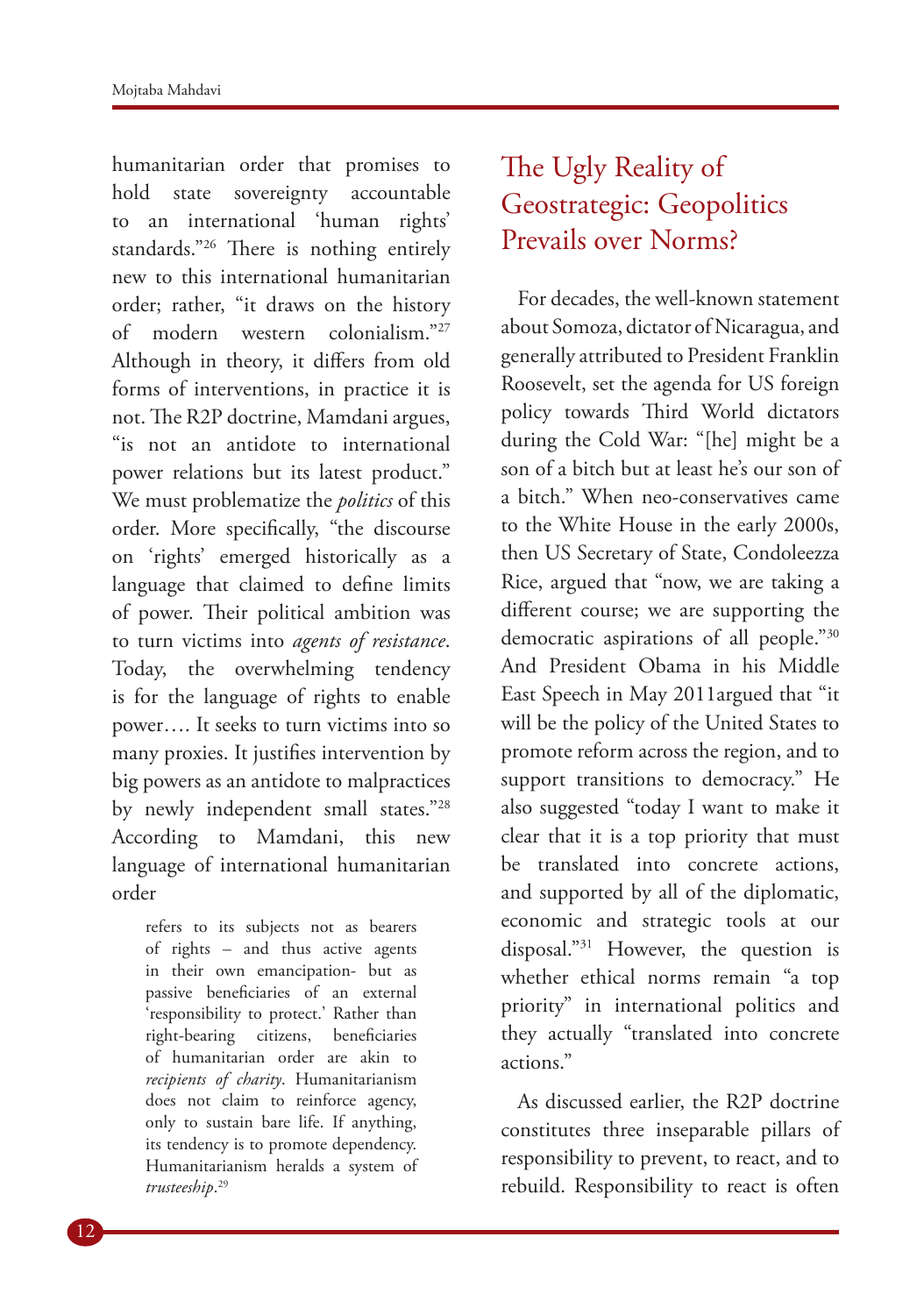used at the cost of the other two pillars. Most often the dominant structure of international politics and the logic of *realpolitik* deter and discourage international community from assuming the responsibilities to prevent and rebuild.32 Moreover, it is often difficult to prevent crimes if there is no consensus over the *root causes* of conflicts/crimes.33 Interests of strong powers often hinder the international community tackling the root causes of crimes/conflicts. Rather, interests and policies of strong powers feed into the root causes of crimes/conflicts. Western intervention in the region during the Cold War and the policy of the Global War on Terror in the post-Cold War/post-9/11 era fostered and cultivated the root causes of violent extremism and terror in the region. The policy of prioritizing stability over democracy, and geopolitics over human rights, together with supporting the *friendly tyrants*, and pursuing the policy of containment and free flood of cheap oil nourished people's anger, frustration and violent extremism. Advocates of the R2P doctrine would simply reject this argument because the R2P norms put people first. However, there is an old history, live memory/perception, and clear evidence of neocolonialism in the region. History together with the current double-standard policies reinforces the idea that the R2P doctrine is a new intellectual, legal and political product of the unjust hegemonic global order.<sup>34</sup>

Afghanistan is a case in point: the crisis of democratic nation building and the instability and corruption, together with a lack of a comprehensive policy toward *human security* contributed to the resurgence of the Taliban. The Bush administration played a major role in installing President Hamid Karzai in 2002 and he is in office as a result of a rigged election in 2009. For many Afghans, Karzai is no more than a mayor of Kabul – a president of a "corrupt", ineffective," and "illegitimate" government. Hence the government, "the keystone of American strategy" is in a deep legitimacy crisis. "As long as victory is defined as the defeat of the Taliban insurgency, the war in Afghanistan is not winnable." This is an unwinnable war because the U.S. has no "credible Afghan partner and there is no prospect that one will emerge," and "the center of gravity in counterinsurgency is the people."35

Similarly, in the current context of the Arab Spring, the cases of Bahrain, Yemen, and Syria demonstrate that geopolitics prevails over norms in international politics. Inspired by the Egyptian and Tunisian movements, Bahrainis' "Day of Rage" began on 14 February 2011. The regime's harsh response was followed by foreign intervention in support of the regime on 14 March 2011. Saudi Arabia and the United Arab Emirates sent troops to protect the Bahraini regime, home to the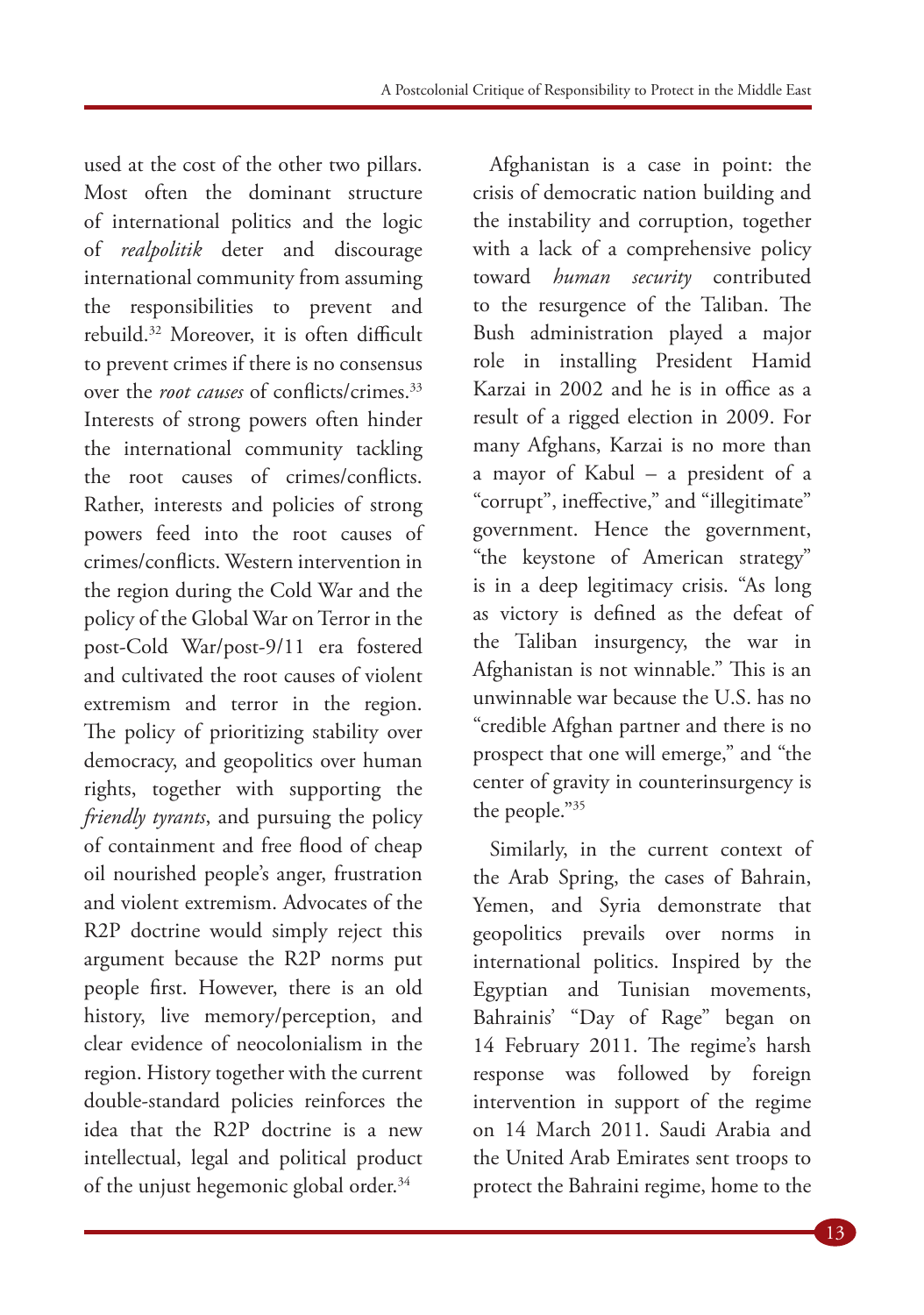US fifth fleet in the region. The military intervention of Saudi Arabia, America's closest ally in the region, in Bahrain and its full support to the Yemeni regime exacerbated the systematic violation of human rights in both countries. Likewise, it is now evident that the Syrian regime under Bashar al-Assad has killed tens of thousands of Syrians since 2011. The argument here is not to advocate the implementation of R2P in the abovementioned cases. Rather, the point is that geopolitics/*realpolitik* most often prevail over abstract norms/ethics in international politics.

### Iraq? It's "Power Politics", Stupid!<sup>36</sup>

The following cases took place before the adoption of the R2P doctrine at the UN World Summit in 2005. Nonetheless, they clearly identify a live memory/perception in the region that the international community either has failed to act, or act properly because both inaction and a type of action have been determined by *realpolitik*. Take the case of the Iran-Iraq War (1980-1988), one of the longest wars since World War II. Iraq under Saddam Hussein invaded Iran in 1980 but UNSCR 589 under Chapter VII of the UN Charter only enforced a ceasefire in 1988. Post-revolutionary Iran was hostile to US policies in the region and Saddam Hussein was

instrumental in stopping its neighbor. The same passive policy applied to the Israeli invasion and occupation of southern Lebanon (1982-2000) as the UNSC failed to enforce Chapter VII of the UN Charter. However, the UNSC quickly authorized the United States and its allies to evict Iraqi forces from Kuwait in 1991 while Southern Lebanon remained occupied by Israel during the same time. Moreover, the act of genocide in March 1988, which cost the lives of some 5,000 Kurds in Halabja, a Kurdish city in Iraq, went unpunished by Saddam Hussein's allies. Russia, France and the United States continued to support the Iraqi regime in its war against Iran and its own people. In the wake of the Halabja genocide, the U.S. administration under George H. W. Bush "did everything possible to squelch American outrage and block congressional sanctions against Iraq."37 Indeed the number of American licenses for exporting dual-use chemical technology to Iraq was increased by 50%.38

The sanctions, weakened the regime but at the cost of killing its people. Moreover, the sanctions weakened Iraqi civil society and destroyed the Iraqi middle class, the main agents for change from within.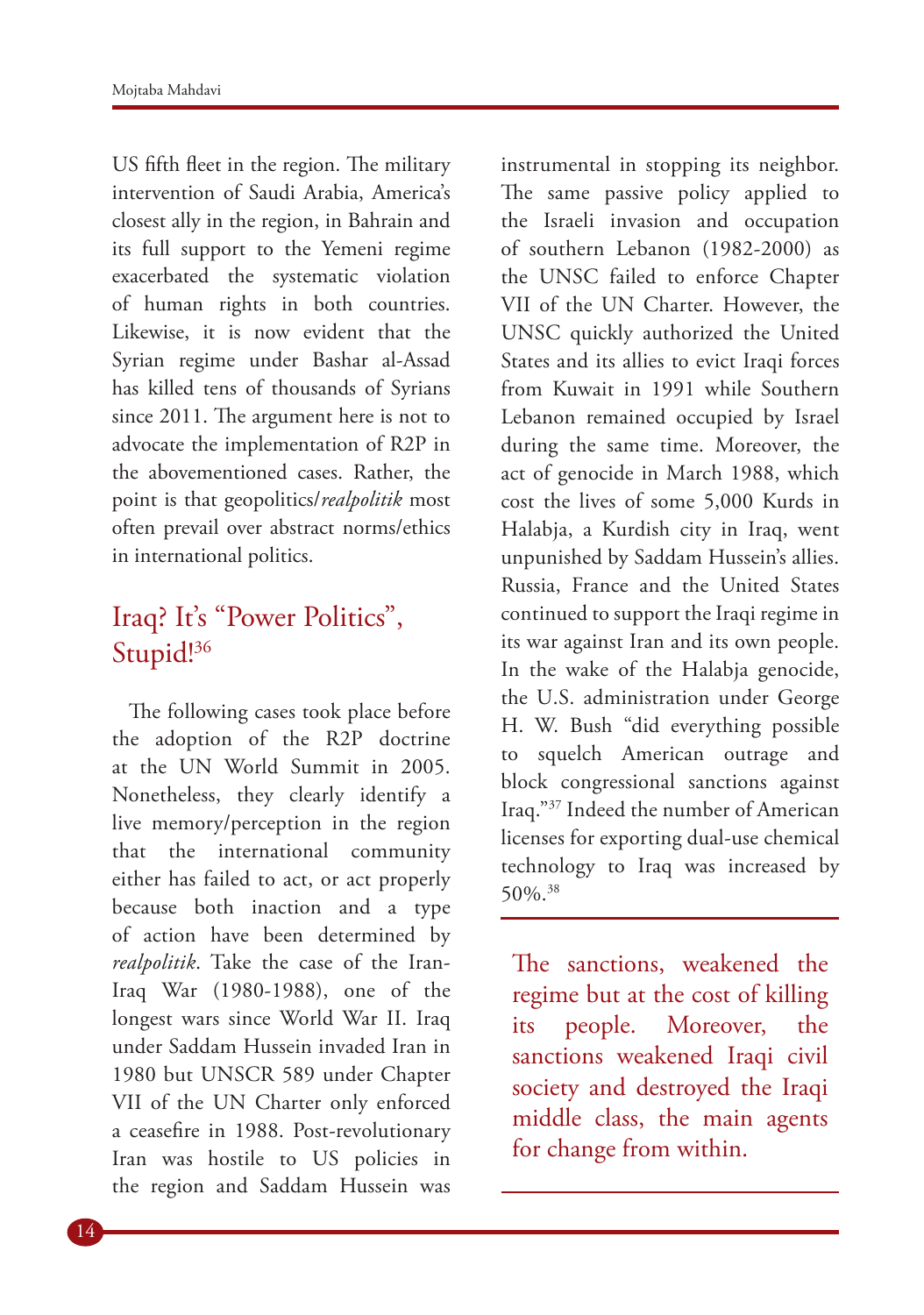Equally problematic is a type of action determined by certain interests. UNSCR 661 imposed a comprehensive sanctions regime against Iraq that remained in place for a decade. Two years after the Halabja genocide, the sanctions maintained mainly by Britain and United States were responsible for the deaths of half a million to one million Iraqi citizens, mostly children.39 According to the most conservative account, the sanctions regime cost the lives of 227,000 children under five and hundreds of thousands of Iraqi deaths.<sup>40</sup> The 1991 war and the sanctions regime together transformed Iraq "to a preindustrial age."41 The sanctions regime did not promote or protect human rights; rather it punished the Iraqi people. It caused "great suffering, serious injury to body or to mental or physical health" of the entire population and as such it was a *crime against humanity.42* Such a humanitarian catastrophe "resembled the crime against humanity known as 'extermination';" in other words "a widespread or systematic attack directed against any civilian population" as elaborated in Article 7 of the Statute of the International Criminal Court. The sanctions, in sum, weakened the regime but at the cost of killing its people. Moreover, the sanctions weakened Iraqi civil society and destroyed the Iraqi middle class, the main agents for change from *within*. Hence, it paved the way for another destructive reaction against the

Saddam Hussein regime, meaning the US-led military invasion of 2003. The cycle of inactions and bad actions thus reinforced each other.43

According to Kenneth Roth, there was not a "humanitarian motivation" in the 2003 Iraq war for a number of reasons: The Bush administration was not willing to approach the International Criminal Court and rushed to wage a war on some unfounded allegations; the war was not the "last reasonable option." The war did not maximize protection for Iraqi civilians because "several hundred thousand troops were needed to avoid postwar chaos." This was not clearly a concern for the Bush administration. "Rumsfeld liked the Afghanistan war- a handful of special forces on the ground and a lot of very high-tech bombing." Moreover, the war in many important respects "did not comply with international humanitarian law, the laws of war, and the Geneva Conventions." For example, in southern Iraq the US army used cluster munitions, which explode in the sky and scatter over a wide area, and cost the lives of some 1,000 people." Furthermore, the U.N. Security Council did not approve of the war. It was much easier to justify humanitarian intervention to stop the massacre of the Kurds in 1988, or to stop the suppression of the uprising in 1991. However, "there was nothing even close to that level of killing taking place in March 2003."44 The efforts to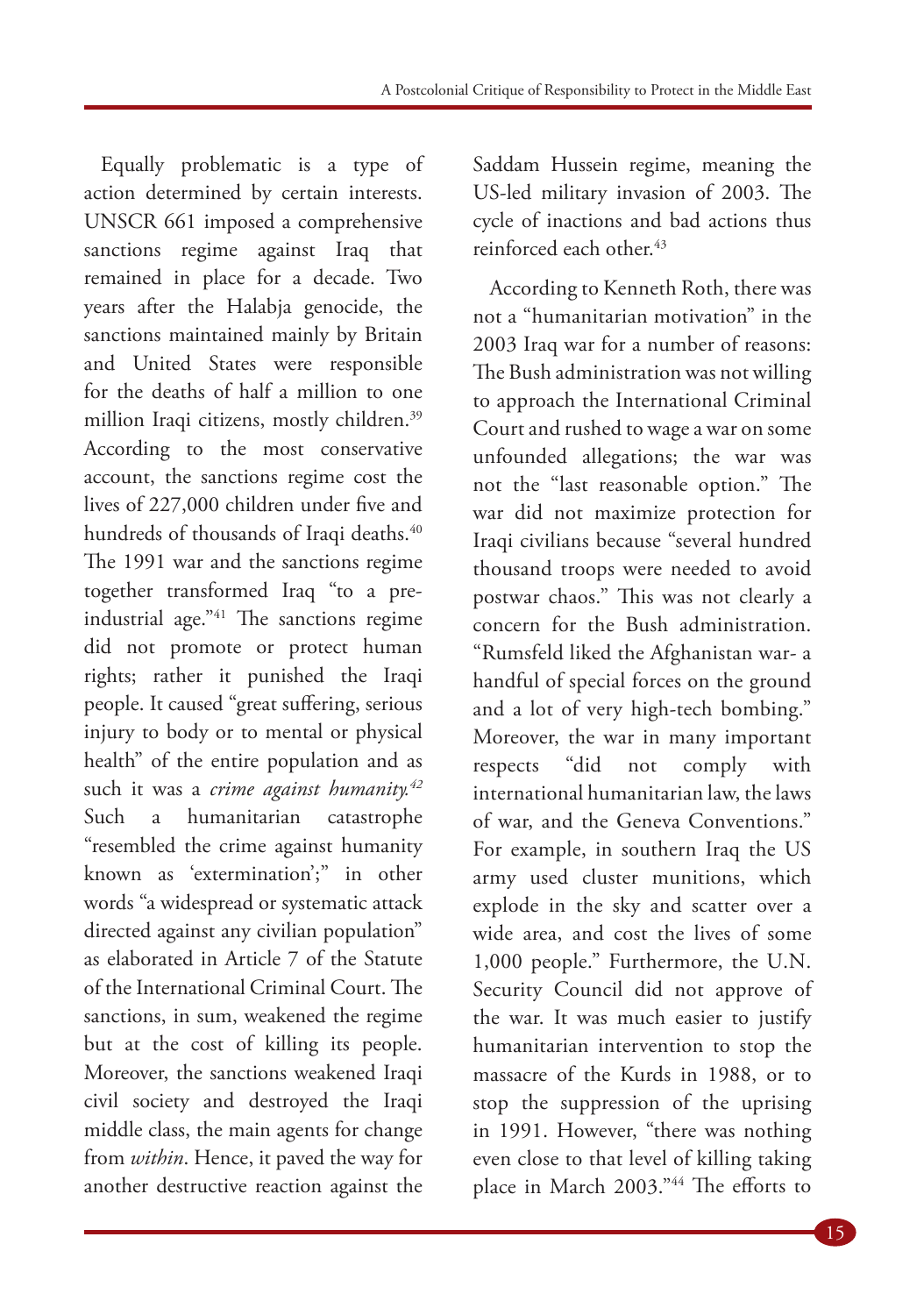justify the Iraq war "in humanitarian terms has been a disaster for the concept of humanitarian intervention." This was not a just war.45 It is evident that the U.S. and its allies waged the war based on a few unfounded claims, including the possession of WMDs, and the regime's alleged links with Al-Qaeda and the 9/11 attacks.

Moreover, the former chief U.N. nuclear inspector and Nobel Peace Prize-winner Mohamed El-Baradei suggests in his memoir that Bush administration officials should face international criminal investigation for their "deliberate deception" or "grotesque distortion" on the issue of weapons of mass destruction, despite contrary evidence collected by U.N. arms inspectors, leading up to the Iraq invasion in 2003. According to El-Baradei, the invasion was no less than "aggression where there was no imminent threat," and thus Bush administration officials should face international criminal investigation for the "shame of a needless war" in Iraq. This might well be the case for a possible *war crime* to be investigated by international courts.<sup>46</sup>

The action of private security contractors such as Blackwater in Iraq is another point of contention about war crimes committed by US forces in Iraq. There are three incidents involving Blackwater that are particularly controversial: The Fallujah ambush on

31 March 2004; the Najaf shoot-out on April 4, 2004; and the Nisour Square shootings on 16 September 2007.<sup>47</sup> Due to the allegations against Blackwater, primarily regarding Nisour Square, the Iraqi Government banned Blackwater from Iraq in January 2009. However, Blackwater has since changed its name to Xe Services LLC and received a new contract with the US government in October 2010.48

The human costs of war are immense. According to a conservative estimates, the Iraqi civilian death toll was close to 100,000 by January 2009. According to the "Iraq Body Count" organization, "the documented civilian deaths from violence" between the US-led invasion in March 2003 and January 2009 were between 90,554 and 90,846.49 In December 2008, the United Nations High Commissioner for Refugees (UNHCR) "estimates more than 4.7 million Iraqis have left their homes, many in dire humanitarian care. Of these, more than 2.7 million Iraqis are displaced internally, while more than 2 million have fled to neighboring states, particularly Syria and Jordan…. In 2006, Iraqis became the leading nationality seeking asylum in Europe."50 The sanctions regime and war weakened Iraqi civil society and national identity. Hence, after the invasion the Iraqis organized along ethno-sectarian lines and politicized their religio-ethnic identities. The war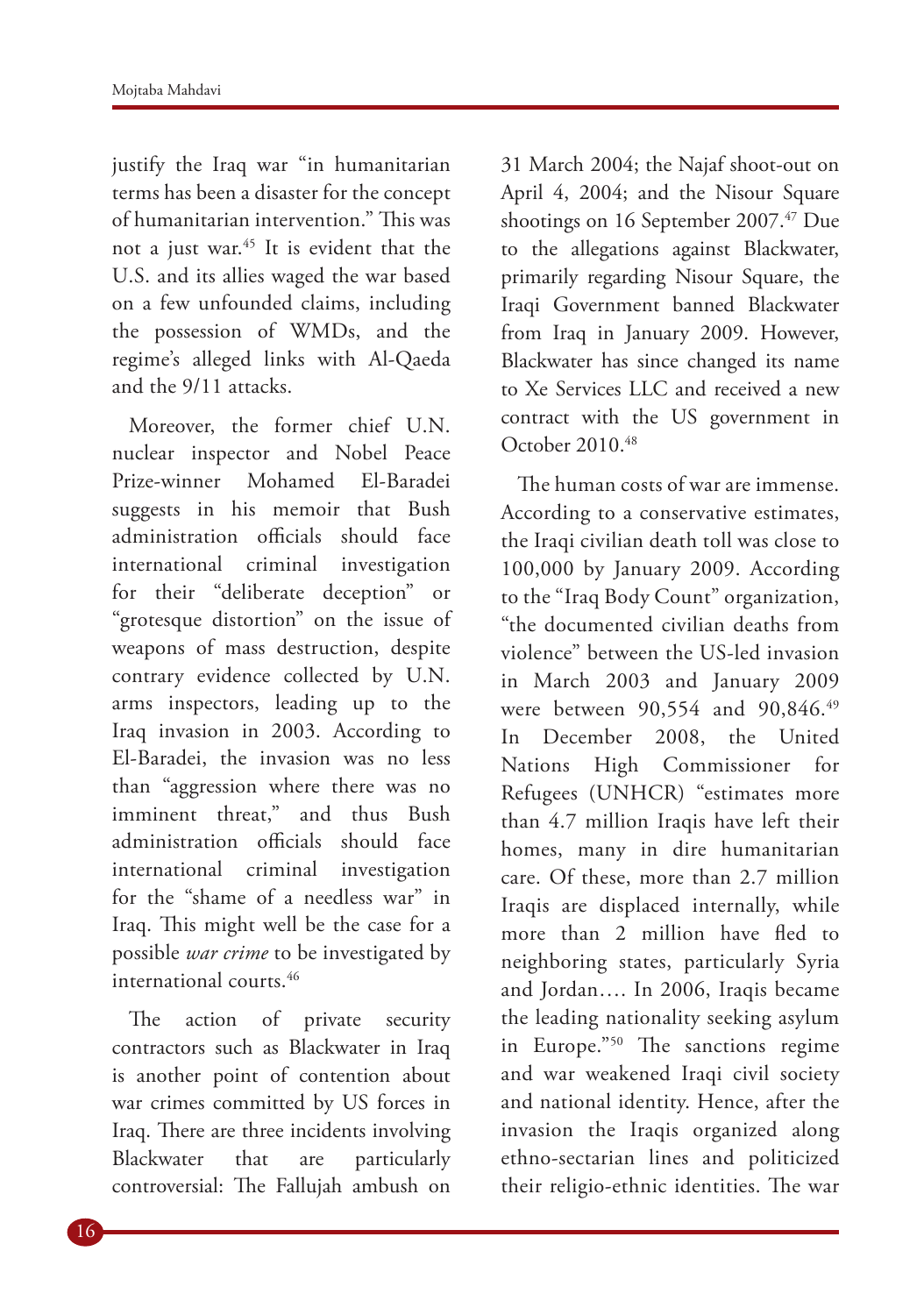and post-war policies did more harm to national cohesion.

The responsibility to rebuild in post-conflict Iraq was not remarkably successful either. The war in fact brought Al-Qaeda to Iraq, intensified civil war and sectarianism, and did not put an end to torture and corruption in Iraq. Thousands of civilians were killed and hundreds of thousands were displaced. The welfare of the Iraqi society was kept at bay. For example, Iraqis received only six hours electricity per day for the first three years post-invasion.<sup>51</sup>

Disproportionate and indiscriminate use of force such as sniper and tank fire in civilian neighborhoods aimed at provoking massive public outrage against Hamas.

The Iraqi case, in sum, suggests that both the local dictator and the global hegemon committed crimes against humanity and war crimes. The local dictator and the victims (the Iraqi people) were punished, but the global hegemon remains immune from prosecution. The main victims of the sanctions regime and the war were people whose lives, prosperity, dignity and agency evaporated through a new system of semi-trusteeship.<sup>52</sup>

#### Palestine/Israel: Right to Punish?53

It is true that the R2P doctrine is an emerging norm developed in 2005; however, as will be shown, the international community has missed a few particular occasions to act properly, and to protect and put people first in the Israel/Palestine context.

Clear evidence suggests that Israel has failed to live up to its legal obligations as an occupying force to protect civilians in the occupied territories. The USA has constantly vetoed all UNSC resolutions asking Israel to stop illegal settlements and/or condemning Israel's illegal military operations.<sup>54</sup>And the international community has failed to prevent, react, and rebuild properly in this case.

The Richard Goldstone Fact Finding Mission on the Gaza Conflict (Operation Cast Lead) in December 2008 to January 2009 concludes that both Israel and Hamas committed serious violations of international human rights and humanitarian law amounting to *war crimes* and possibly crimes against humanity.55 Israel's goal was to implement the doctrine of deterrence against Hamas in 2008. Disproportionate and indiscriminate use of force such as sniper and tank fire in civilian neighborhoods aimed at provoking massive public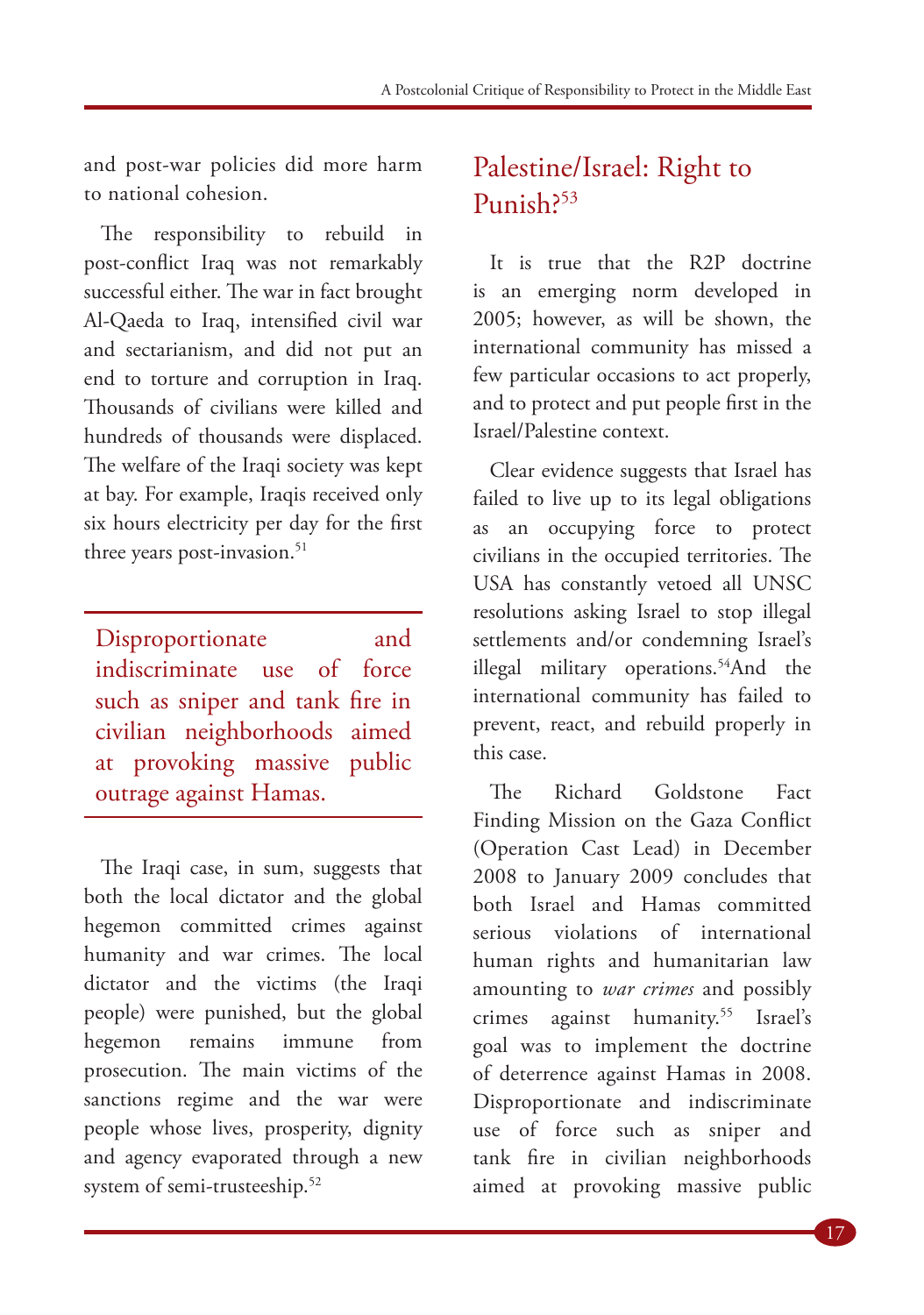outrage against Hamas. Amnesty International confirmed the death of 1,400 Palestinian civilians, including women and children, in such a highly asymmetrical war.56 Moreover, in the summer of 2014, a 50-day war between Israel and Hamas in Gaza "left at least 2,189 Palestinians dead, including more than 1,486 civilians, according to the UN, and 11,000 injured. On the Israeli side, 67 soldiers and six civilians were killed, with scores more wounded."57 According to Philip Luther, Middle East and African Director of Amnesty International, "All the evidence we have shows this large-scale destruction was carried out deliberately and with no military justification." He adds "the attacks were a collective punishment against the people of Gaza and were designed to destroy their already precarious livelihoods."58

The Gaza Strip still is not free. After the Israel's disengagement policy in 2005, the Israeli troops were withdrawn from the Gaza strip but the occupation was never fully ended. Even if we accept the end of occupation, the blockade is illegal because the Gaza strip is not a sovereign state and it has no sovereignty over its aerial and sea borders. UN Human Rights Chief, Navi Pillay, argues that Israel's blockade on Gaza strip is illegal and has accused Israel of violating international humanitarian law. Likewise, the head of the United Nations Relief and Works Agency for Palestine Refugees

in the Near East (UNRWA) operation in Gaza, John Ging, called on the UN itself to deliver humanitarian assistance because the blockade is a direct violation of Article 33 of the Fourth Geneva Convention that prohibits "collective punishment".59 The Gaza blockade is probably a strong case for a *crime against humanity*. Although, the blockade might not fall into a legal definition/category of a mass atrocity as defined by the R2P doctrine, the Gaza blockade is clearly a collective punishment, which exacerbates anger and further violence. Hence, the international community is obliged to act and fulfill its responsibility to prevent crimes in this context. The best action to prevent further violence is to recognize Palestine as a sovereign state.<sup>60</sup>

#### Libya: Right to Prevail?<sup>61</sup>

It is evident that "vast majorities of Africans variously subscribe to the *notion* of protection of populations and punishment of war criminals."62 Nonetheless, the implementation of R2P in Libya has paradoxically undermined "the spirit and practice of participatory global governance."63

The Libyan case deserves a careful and critical examination. It is known that Colonel Qadhafi's response to the civic popular demands in the Libyan Spring was harsh and brutal; the regime bombarded civilian demonstrations.<sup>64</sup>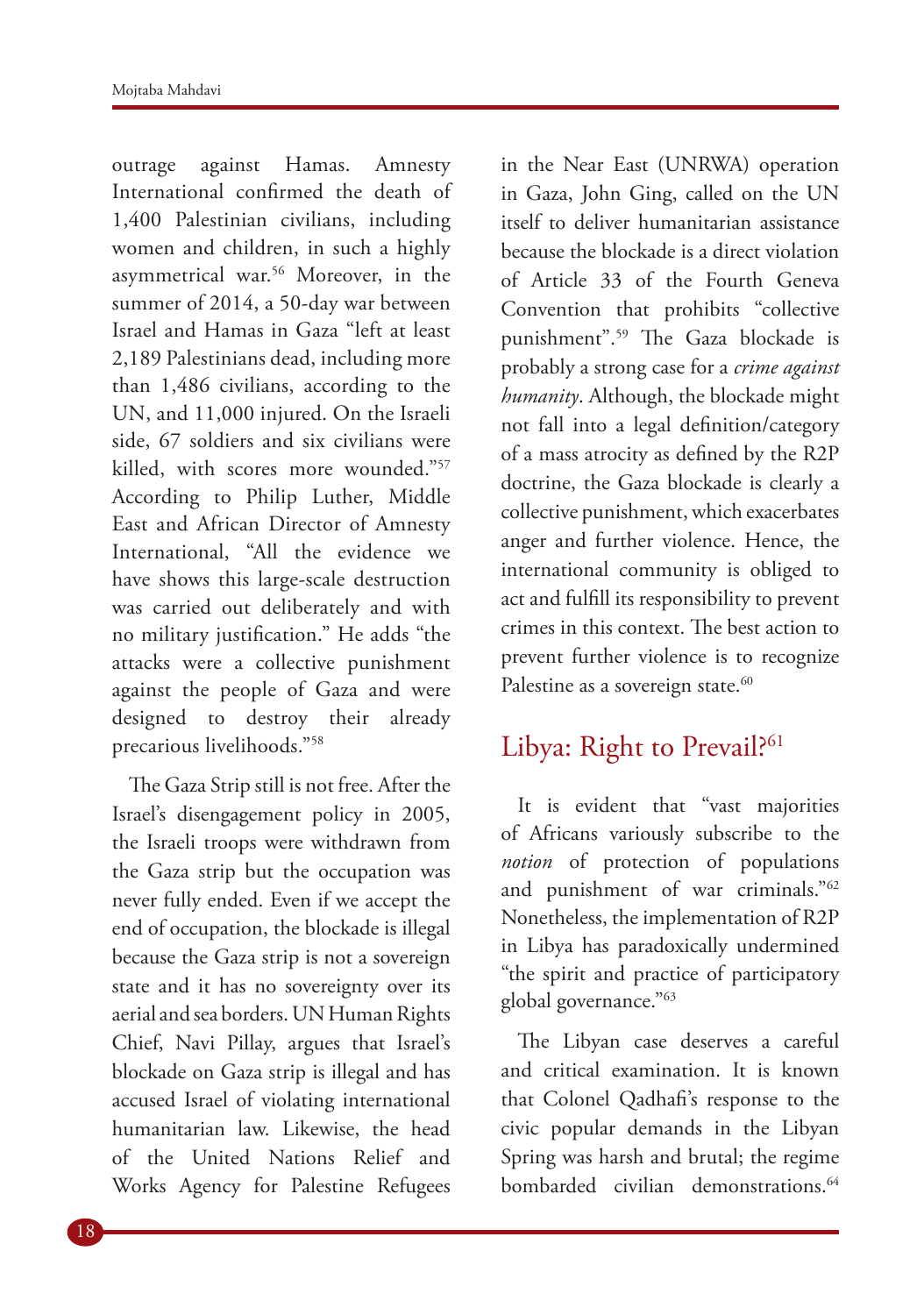The response from the United Nations was relatively quick: UNSCR 1973 was adopted by a vote of ten in favor to none against. Brazil, China, Germany, India and Russia were the five abstention votes. The resolution called for an "immediate ceasefire", a "no-fly zone" and "sanctions" on the Qadhafi regime. The resolution suggested that the international community should take "all necessary measures to protect civilians under threat of attack in the country, including Benghazi." It also explicitly "excludes a foreign occupation force of any kind," or "in any part of Libyan territory."<sup>65</sup>

The Libyan case was the first occasion where no member of the UNSC objected to the implementation of the R2P doctrine, since it came into existence in 2005. Moreover, regional support was instrumental in the adoption of the resolution. The Arab League, an important regional organization, gave its initial support to UNSCR 1973. Three African Union members (Nigeria, Gabon and South Africa) who were non-permanent members of the UN Security Council voted in favor of the resolution. And the Gulf Cooperation Council (GCC)- a regional organization of conservative Arab countries in Persian Gulf (Saudi Arabia, United Arab Emirates, Kuwait, Qatar, Oman and Bahrain)- also supported the imposition of a no-fly zone over Libya.<sup>66</sup>

We need to make a clear distinction between justification of reaction and the execution of reaction.

One should not, however, ignore that the five absenting governments (Brazil, China, Germany, India and Russia) represent the majority of the international community and they *did not vote in favor* of the resolution. This is probably a good indication of why/ how the global community has serious concerns over the *implementation* of the doctrine. Furthermore, once air strikes began the Arab League voiced skepticism over the way the resolution was being exercised. Arab League Secretary-General Amr Moussa argued that "what has happened in Libya differs from the goal of imposing a no-fly zone and what we want is the protection of civilians and not bombing other civilians."67 Likewise, the African Union, the largest regional organization in Africa, condemned "the disproportionate use of force" by the Libyan government but it also criticized the idea of a nofly zone: "The council reaffirms its firm commitment to the respect of the unity and territorial integrity of Libya, as well as its rejection of any form of foreign military intervention."68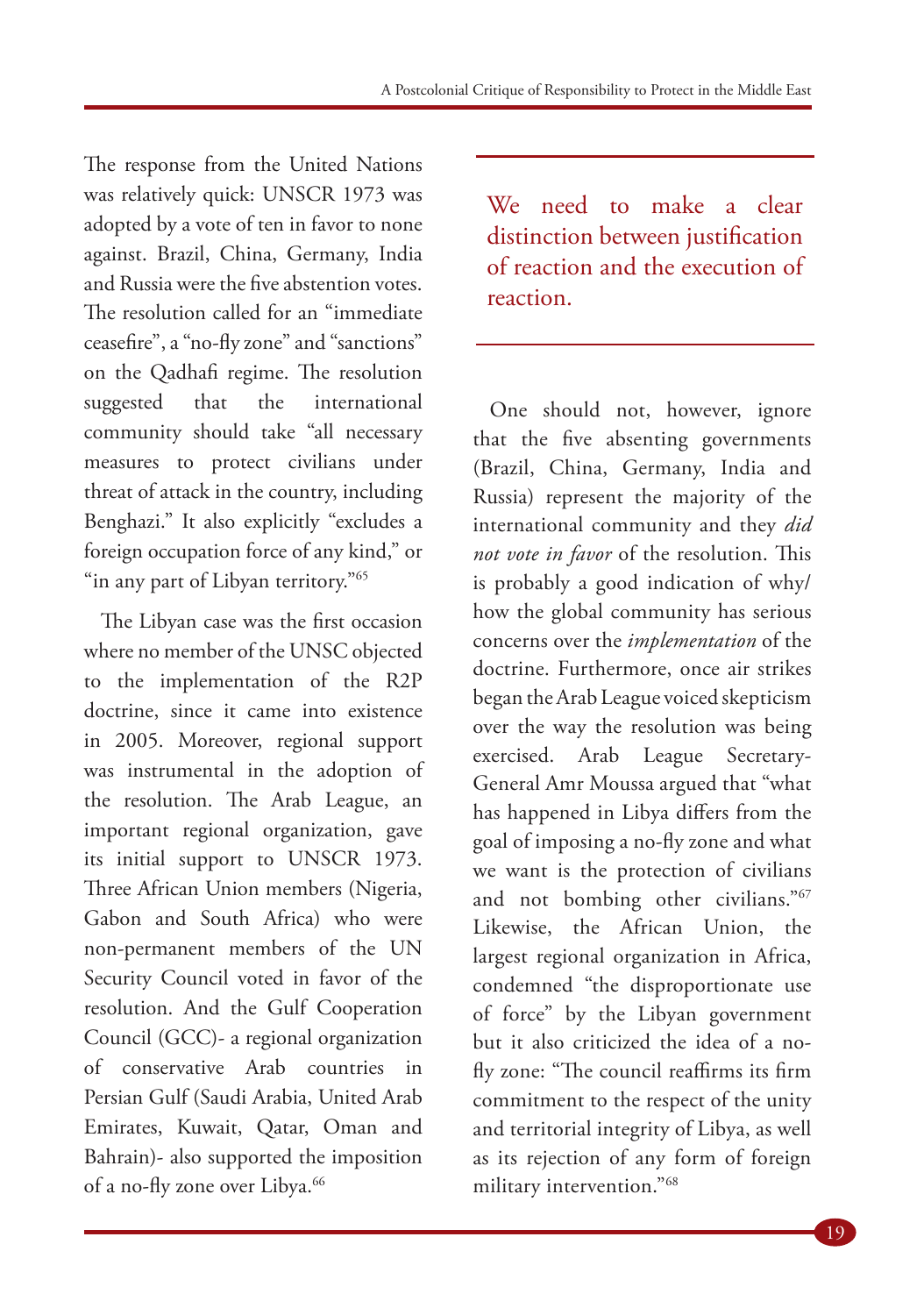Moreover, it has been argued that UNSCR 1973 will probably set a *precedent* for future foreign involvements and it is not quite clear whether/how such a use of force would benefit the current and future grassroots, authentic and non-violent pro-democracy movement in the region. In Mamdani's words, "the irony is that the invasion mounted to save civilian lives in Libya is likely to end up making the world more insecure." 69

More importantly, public opinion has raised the question of the double standard policy to the implementation of R2P in this region. The question is why R2P was implemented in Libya and not in Bahrain, the American ally in the region? Is Libya another Iraq and Afghanistan with a legal mandate? The skepticism over the intentions of the West/NATO forces in Libya is a fact in the global south: shortly after bombs were dropped on Libya, the Arab League, Nigeria and South Africa openly opposed the broad scope of the coalition bombing.70 Daniel Ortega of Nicaragua, Morales of Bolivia, Castro of Cuba, among others, condemned the use of force by the international community.<sup>71</sup> There is skepticism, in short, over *how* and *who* will do *what* in the implementation of the doctrine. There is also a serious concern over the *unintended consequences* of using force in each particular case.

It is clear that the NATO aerial bombing protected the people of Benghazi from Qadhafi's attack. However, as Richard Falk argues, building a united

constitutional democracy in Libya is not easy because Libya has no "constitutional experience with citizen participation, an independent judiciary, or the rule of law."72 Moreover, let's not forget that both Iraq and Afghanistan "teach us that humanitarian intervention does not end with the removal of the danger it purports to target. It only begins with it. Having removed the target, the intervention grows and turns into real problem."73

Furthermore, we need to make a clear distinction between *justification* of reaction and the *execution* of reaction. The UNSC is central to the justification process but remains marginal to the process of execution. In practice, the most powerful forces (i.e. the USA, EU, NATO) exercise the resolutions. Although, the doctrine/ legal justification might be neutral, the execution process is not; the UN has not much leverage over the implementation of the doctrine.<sup>74</sup> This brings us to three points of contention about politics and people's perception of foreign intervention in Libya: First, US Secretary of State Hillary Clinton argued that the political unrest in Bahrain had a political solution. Although, it is not clear how Saudi Arabia's military intervention in Bahrain can be described as a political solution, the question here is did Libya have a political solution? According to Phyllis Benis, the West/ NATO was probably not interested in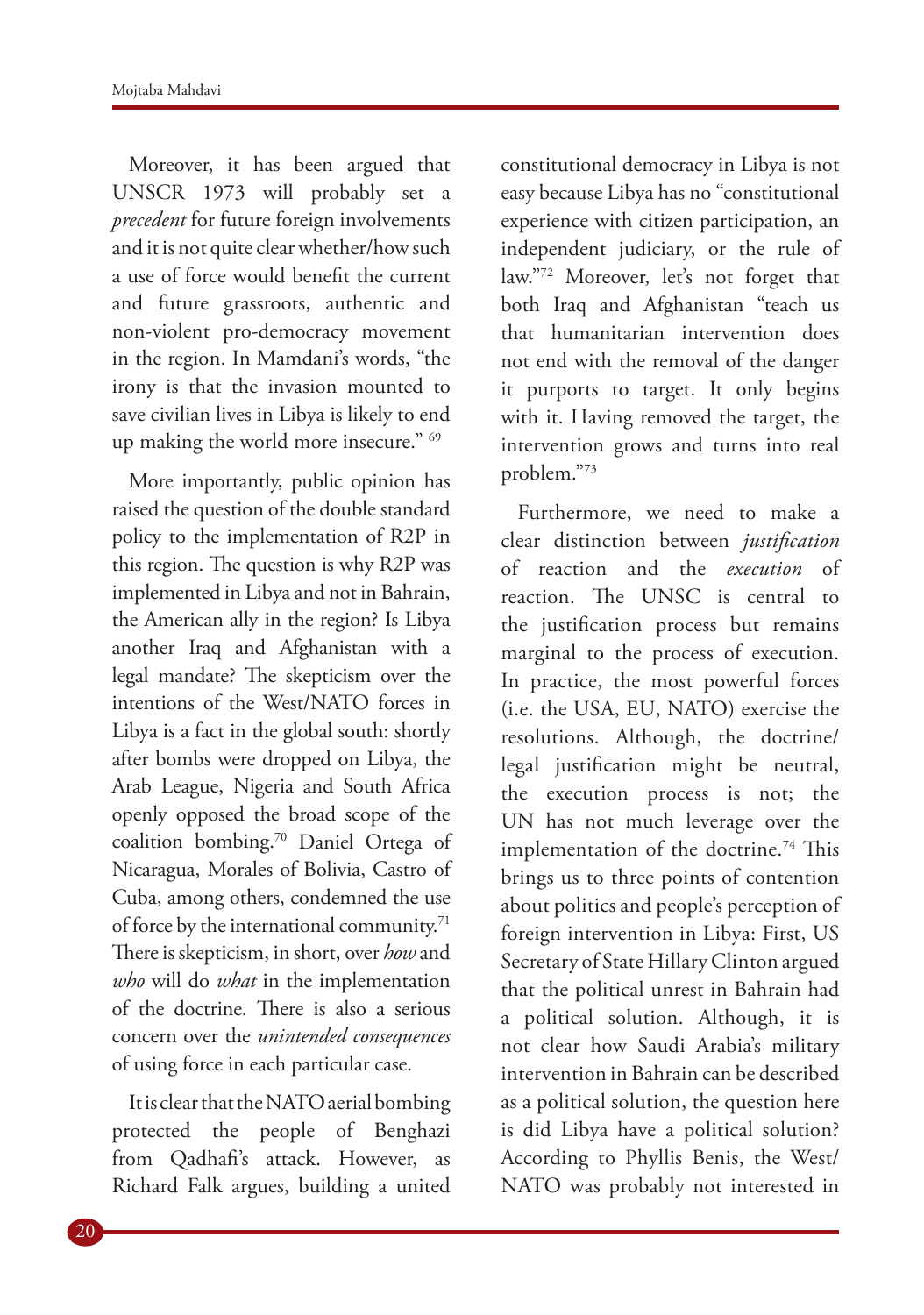a political solution in Libya because the African Union delegation to Libya was denied permission to fly over Tripoli by the NATO forces.75 Moreover, the *New York Times* reported that the Libyan tanks on the road to Benghazi were bombed when they were retreating and not when they were advancing. For Mamdani, this resembles US war strategy in Iraq in 2003 when the neoconservatives had already planned to invade Iraq.76 Moreover, why would the Libya National Transition Council, the opposing supported by the West, negotiate with Qaddafi "when the largest armies in the world are committed to the destruction of the one obstacle to their own path to power?"77

Each war is a laboratory for testing the next generation of weapons…. the objective is to destroy physical assets within minimum cost in human lives.

Second, UNSCR 1973 called on the Secretary-General to freeze Libya's assets. The Libyan assets in the USA and Europe amounted to hundreds of billions dollars. The USA Treasury froze US\$ 30 billion of liquid assets and the USA banks froze US\$ 18 billion. The point is that these assets were "turned into a booty, an

interest-free loan, in this instance, to US Treasury and US banks." The real issue is, "money trail" not humanitarianism.78 According to Richard Falk, the fact that the United States, France and the UK "are pulling strings to release" billions of dollars of frozen assets of the Libyan state suggests that "oil companies and their government sponsors are scrambling to get an inside track" in a post-Gadhafi regime. Of course, by enabling "the new Libyan leadership to embark upon financial recovery and reconstruction" these actions "come as part of a package containing undisclosed political conditions and economic expectations."79

Third, one bitter and harsh reality of modern/post-modern politics of war is that "war furthers many interests. Each war is a laboratory for testing the next generation of weapons…. the objective is to destroy physical assets within minimum cost in human lives." This is one aspect of NATO involvement in Libya. The cruel consequence of such a policy is that "the more physical assets are destroyed, the less sovereign will be the next government in Libya."80

It is probably in this context that one should read the Malian President's remarks: Asked by the interviewer why he would not join the West to remove Qadhafi from office, the President of Mali replied: "We are asked to promote democracy in Libya against a man who holds power at the barrel of the gun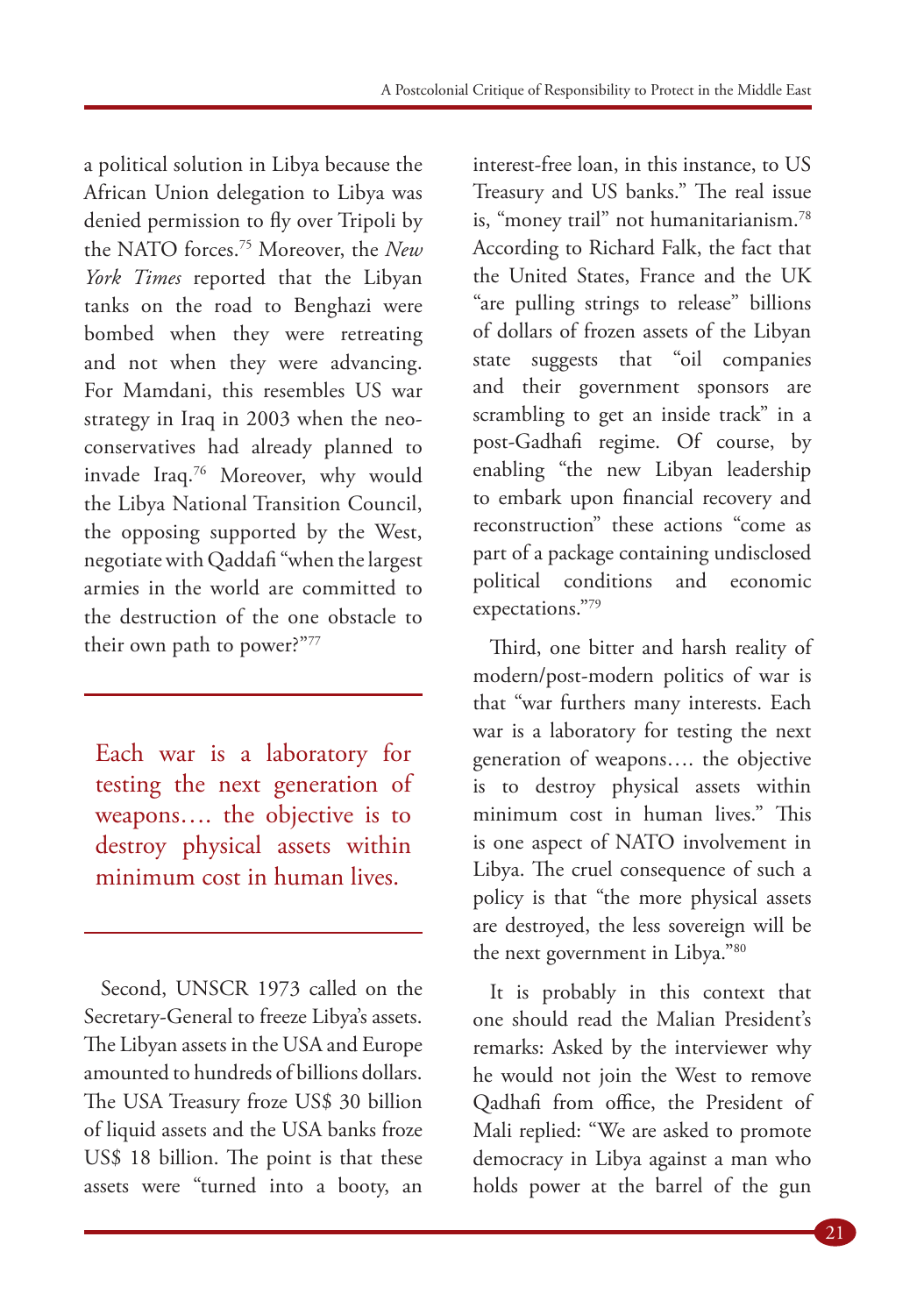and you want me to unseat him at the barrel of the gun and seat another group in his place. If Qadhafi's unwillingness to negotiate and compromise is the problem today why is the other side relying on forced removal."81

# The Syrian Tragedy: The Limits of R2P in an Ugly Proxy/Civil War?

The Syrian tragedy is indicative of the limits of the R2P doctrine. Today Syria is a war of destiny for a number of international and regional actors. Each actor seeks to shift the regional balance of power in order to maximize its interests. Syria provides a *strategic depth* for both Russia and Iran. The geopolitics and geostrategic significance of Syria include, but are not limited to, its access to the Mediterranean Sea, its proximity to Israel and Lebanon, and its political influence over the Lebanese Hezbollah. Moreover, Russia (and to a lesser extent China) is deeply skeptical of the Western humanitarian intervention in Syria because it feels that the West/NATO betrayed Russia in the implementation of R2P in Libya in 2011. While the UNSC Resolution authorized the implementation of a "no-fly zone" to protect the civilian population in the city of Benghazi, NATO turned such a limited mandate into a regime change under the rubric of R2P. Syria has thus gained more significance for Russia

after the overthrow of Qaddafi in Libya. Syria probably remains Russia's war of destiny.

Furthermore; Iran, Hezbollah of Lebanon, Russia, and to a lesser degree China support the Syrian regime. On the other hand; the United States, France, the United Kingdom, Israel, Saudi Arabia, Qatar, and Turkey have supported their proxies in this conflict, as they would like to contain Iran's regional influence. A post-Assad Syria would shift the regional balance of power against Iran, and in favor of the West and its regional allies.

The international community has missed the opportunity to put an end to crimes against humanity and war crimes committed by the Assad regime and sections of the opposition forces.

The West and its regional allies support rebels of the Free Syrian Army with military assistance. Some of these countries support Al-Qaeda and its Syrian offshoot, *Jabhat al-Nusra*, and the radical Salafis of the "Islamic State of Iraq and al-Sham." The sad reality is that such military assistance has turned the Syrian Spring into a proxy war, and exacerbated an ugly and bloody civil war among ethnic and religious minorities.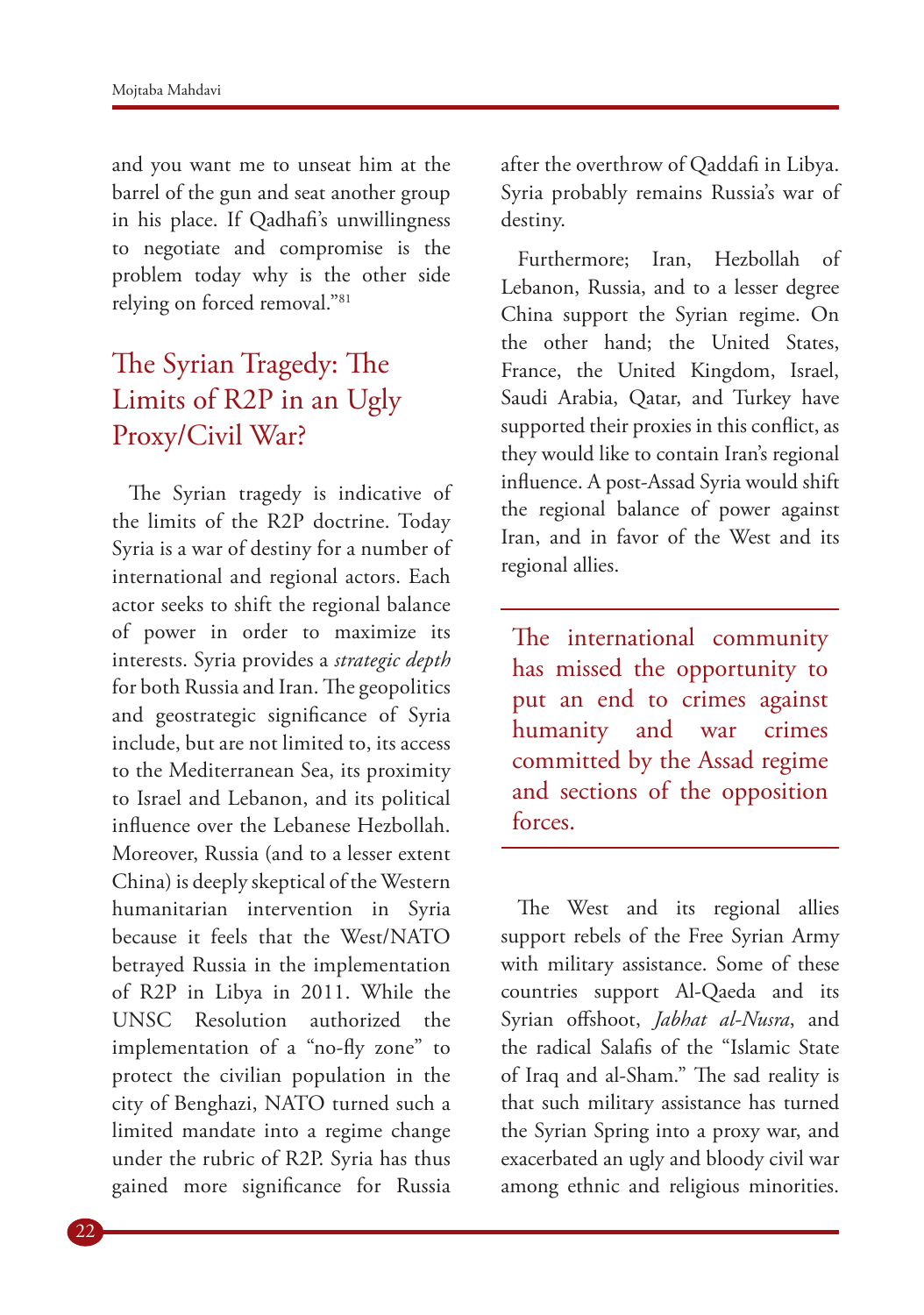The fear of war and instability, and the horror of the rise of an Islamist state ruled by radical Salafis have forced some Christian, Druze and Alawite minorities to choose the lesser evil and side with the Assad regime.

The international community has missed the opportunity to put an end to crimes against humanity and war crimes committed by the Assad regime and sections of the opposition forces. With more than two hundred thousand dead, some two million refugees, thousands of people tortured and imprisoned in jail, several million internally displaced, and numerous victims of chemical weapons, Syria clearly represents a catastrophic humanitarian crisis. Given the complexity of the Syrian case, a *military* intervention to implement the R2P would most likely deteriorate the situation and lead to a greater humanitarian crisis. Instead, inclusive negotiations among all the parties and tough diplomacy seem a more viable *humanitarian* intervention.

The choice is not between supporting the brutal Assad regime and a military intervention. This is a false dichotomy. Supplying arms to the opposition will not benefit the Syrian civil rights movement for democracy. Militarism and sectarianism exacerbate more violence and undermine the future of democracy in Syria. The global society,

international community and states such as the BRICS (Brazil, Russia, India, China and South Africa), among others should support a genuine and inclusive international attempt for tough dialogue and serious diplomacy to stop the civil and proxy war and give a boost to the Syrian Spring.

In sum, the "post" in postcolonialism does not simply refer to "the *period* after the colonial era;" more importantly, it signals "the *effects* of this era" in sharing the contemporary global (dis) order.82 One must contextualize the implementation of the R2P doctrine in light of the *effects* of postcolonialism in shaping global politics. As such, the live memory/perception from the old history of colonialism, and clear evidence of neocolonialism as well as double-standard policies in the region have reinforced the idea of Middle Eastern exceptionalism where people of the Orient are perceived as passive recipients of Western charity, or subject of the hegemonic imperial agenda, not active agents of their own grassroots movements.

The R2P doctrine in theory provides a minimum normative agenda and, to a lesser degree, a minimum institutional framework for global justice.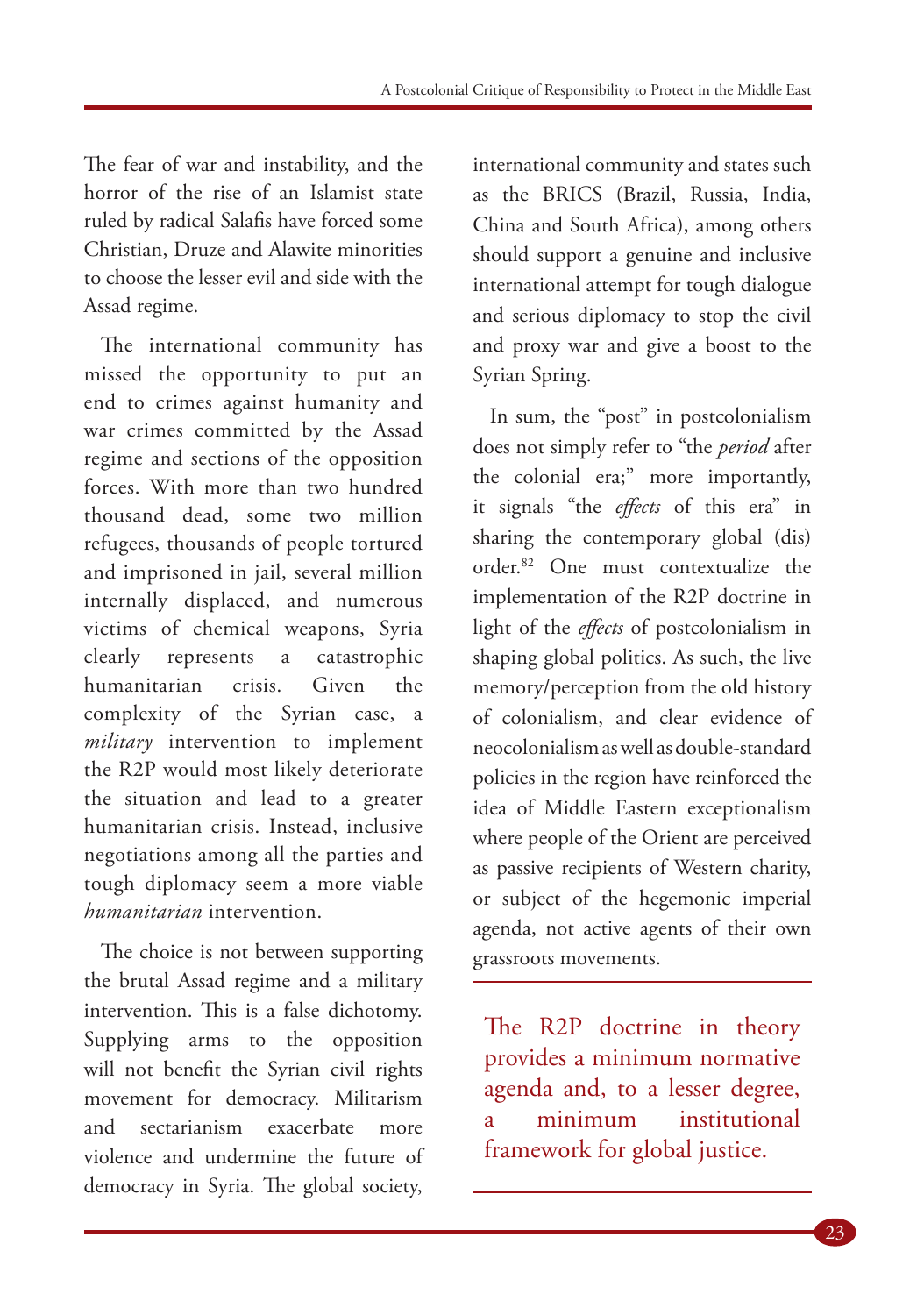## Conclusion: Towards Responsibility for Justice (R4J)?83

Postcolonialism "is a broad commentary on present models of politics, economy, and ethics."84 A postcolonial order envisaged by postcolonialism advocates just and inclusive democracy both in national and global politics. It would "maintain consistent positions on politics that do not distinguish the domestic, national, and international spheres."85 It vigorously denounces, "the failure of postcolonial elites to integrate co-citizens- and/or domestic social and cultural formations- into democratic structures of governance within the state."86 It is also "mindful of the failure of hegemonic powers to integrate postcolonial states into the decision-making process of international system."87

The politics and discourse of R2P capture the postcolonial critiques of contemporary global (dis)order. The paradox of R2P in practice is that "humanitarian concerns come once again to serve as pretext for widening the global democratic deficit and, in the case of the Middle East, re-inscribing the term of past imperial relations under new guises."88

The R2P doctrine in theory provides a minimum *normative* agenda and, to a lesser degree, a minimum *institutional* framework for global justice. However,

the reality of unequal power relations, both at the individual, state, and global politics levels, has created serious structural constraints for the UN, the most legitimate and relevant international institutional framework, to transform "promise into practice and words into deeds", to "put people first," and to implement norms of justice with a fair, just, and consistent manner. The structure of the UNSC and the veto system, for example, offer little room for the international community to enforce and/or prevent the use of force if the case does not meet the interests of the veto power holders. The structure of the UNSC gives little chance to the international community, and the UN in particular, to prevent crimes by giving early warning to states and/ or taking into consideration the socioeconomic and political root causes of human wrongs.

The US-led invasion of Iraq on false pretenses in 2003, and the bitter story of the chaos and violence in post-Saddam Iraq, is an eye-opening example of nondemocratized global world (dis)order. In February 2002, then US Secretary of Defense Donald Rumsfeld stated: "As we know, there are known knowns. There are things we know we know. We also know there are known unknowns. That is to say, we know there are some things we do not know. But there are also the unknown unknowns, the ones we don't know we don't know."89 But Rumsfeld,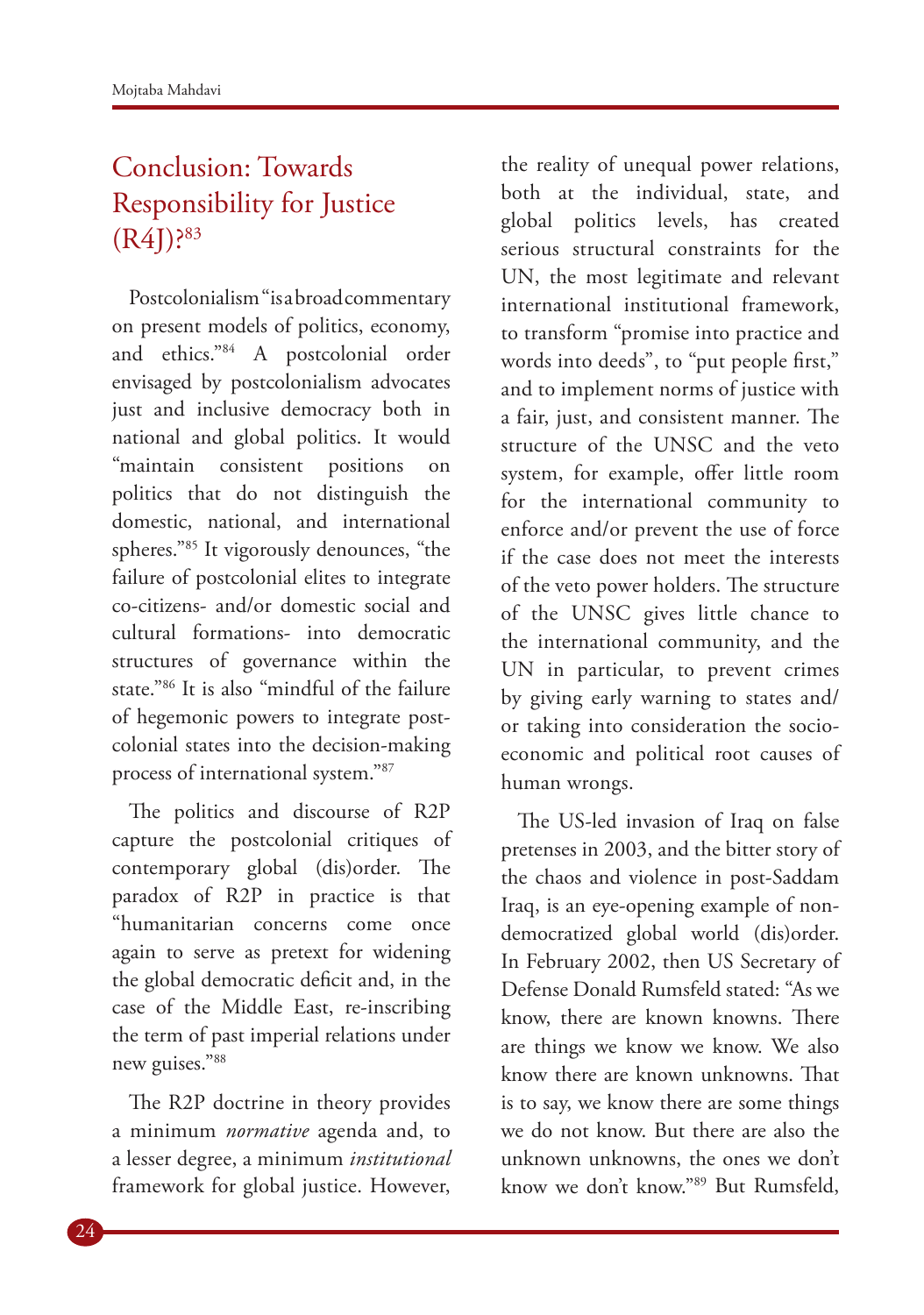to use Slavoj Zizek's argument, never mentioned the "unknown knowns" that is to say, "the disavowed beliefs, suppositions and obscene practices we pretend not to know about."90 A few "unknown knowns" in the discourse of humanitarian intervention probably include the following.

R2P is a political discourse and therefore it is an invention of the complex networks of power relations. We should also note that the (neo) liberal language of Rights and Humanitarianism has enabled the powerful. The reality of the international structure has reinforced the militarized/policing language of human rights. A paternalistic legacy of Orientalism is also evident in the language, and more so in the practice, of humanitarian intervention. Moreover, the global structure and interests of powerful states have hampered a consistent, just, and fair implementation of the R2P doctrine. The responsibility to react, and military intervention in particular, is often determined by who has the means to intervene and the UN is hardly capable of overcoming the doublestandard policy in using or not using force. This has resembled a *Cinderella Shoe* approach to react, meaning unless the case fits certain interests of the strong parties, it will not be considered. More specifically, there is arguably little that is actually international about the military intervention or implementing sanctions regime. "The international

process is no more than a legitimating exercise." In other words, "legitimation is international, implementation is privatized, passing initiative to the strongest of member states. The end result is a self-constituted coalition of the willing."<sup>91</sup> We also know that one major, intended or unintended, consequence of war and military intervention is less sovereignty and more dependency of the future regime.

The R2P doctrine in theory emphasizes three inseparable pillars of responsibility to prevent, react and rebuild. In practice, however, it has often acted as an instrument of *inconsistent*  coercive intervention. There is no clearcut division in reality between the implementation of the three inseparable pillars of R2P. There is also confusion and ambiguity over *how* and *who* should implement those three core components of R2P. In this context, the power relations/the powerful often determine the priorities, agendas and agents of who should do what at a specific time.

The responsibility to prevent "is the least developed of the concept's three pillars."92 The responsibility to prevent requires strong "political will" and a commitment to allocate resources in the form of development aids and comprehensive socio-economic plans.<sup>93</sup> For example, Canada is the architect of the R2P doctrine but its "development aid is lagging behind the standard 0.7 % target of gross national product (GNP) established in 1969."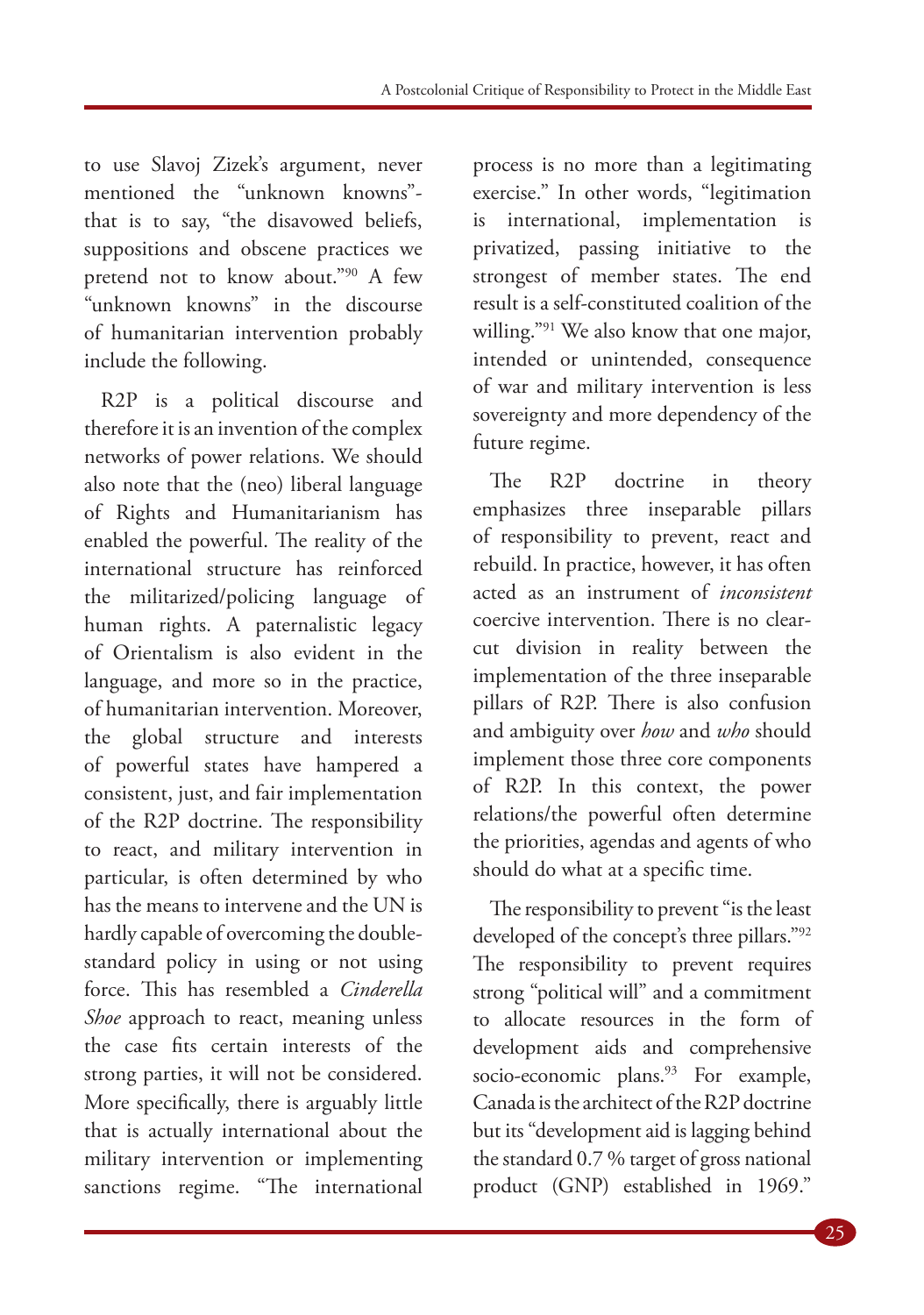In 2005 Canada gave approximately  $0.3\%$ , <sup>94</sup> which helped lead to the "drastic downsizing" of developmental programs in the West Bank, the Gaza Strip, Jordan and Lebanon. Political will to prevent crimes and to tackle the root causes of conflicts requires a serious commitment and action to prevail over short-term policies supported by strong domestic lobbies and the international power structure. Canada has, surprisingly, removed the countries of the Middle East from its list of development partners, which has minimized Canada's acts to prevent the crisis.<sup>95</sup>Ironically, Canada, under the Conservative government was the first country to suspend all aid to the Palestinian Authority following Hamas's electoral victory in 2006. Moreover, Canada modified its stance at the UN, abstaining on resolutions that reaffirmed the Palestinians' right to self-determination and the importance of Israel acceding to the Nuclear Nonproliferation Treaty and refraining from exploiting natural resources in the occupied territories.96 Canada's reaction to the war between Israel and Lebanese Hezbollah in July 2006 is another example of how much power relations prevail over norms. In this six-week war Israel lost 122 citizens and soldiers, while Lebanon lost over 1,000 civilians-including among these some Canadian citizens- and saw 25% of its population displaced. Canadian Prime Minister Harper refused to put pressure on Israel or to question the

asymmetrical indiscriminate and illegal use of force and weaponry, including cluster munitions in civilian areas by Israel. Instead, he described Israel's response as "measured."97 Likewise, for the Liberal Michael Ignatieff, "this is the kind of dirty war you're in when you have to do this and I'm not losing sleep about that."98

On some occasions, policy makers might take critical advice seriously and appreciate that the promotion of human rights and long-term constructive comprehensive policies is not mutually exclusive.

There is, in sum, a clear gap between the discourse and practice, between norms/doctrine and actions; this gap needs to be addressed, examined and problematized. We need to find a practical solution to protect human dignity and to stop crimes against humanity when ordinary people are often caught between a rock and a hard place- between local autocratic politics and a hegemonic self-interested global politics. We need to problematize and strive for practical answers to empower people and protect *people's position* in the context of unjust *power relations*. This is not easy.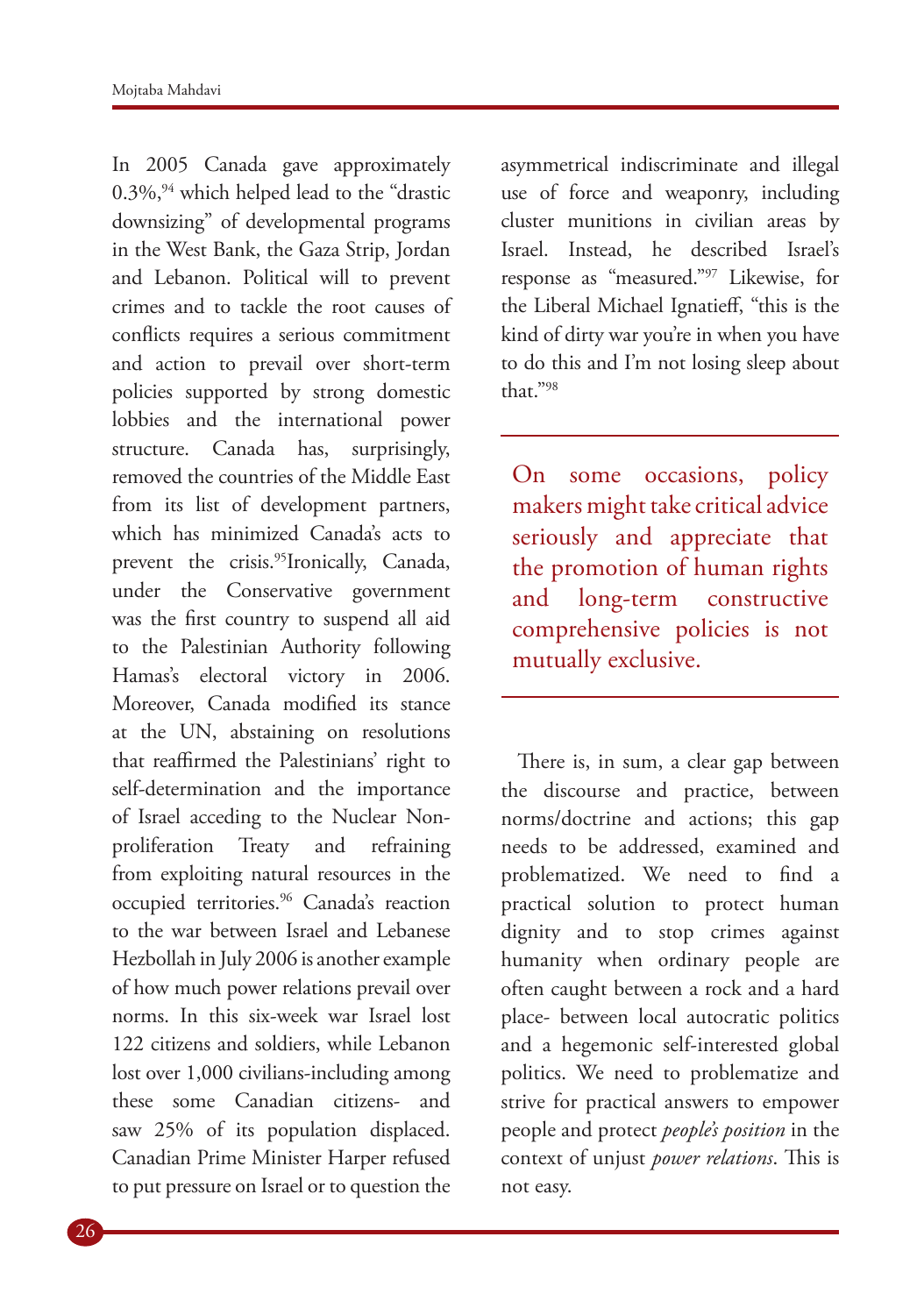Easy solutions are often illusions. One illusion is to simply preach to the local and global powerful to choose human rights over power politics, and ethics over material interests. On some occasions, policy makers might take critical advice seriously and appreciate that the promotion of human rights and long-term constructive comprehensive policies is not mutually exclusive. However, power relations most often prevails over abstract norms/ethics in the context of individual states and global politics. Preaching to the powerful is not *the* solution. Another illusion is that there is absolutely no chance to protect human rights within the current unjust global structure. Total disengagement with the international institutions is not the solution either. Neither the vulgar voluntarism of the first illusion nor the determinist structuralism of the second illusion captures the complexity of international politics. A realistic (not realist) examination of what has been achieved and what remains to be accomplished is warranted. A third approach, i.e. a *postcolonial critique* strives for such a critical task.

It is true that the (neo) liberal language of Rights and Humanitarianism and a paternalistic legacy of Orientalism in the discourse of R2P, and more so in its practice, have reinforced the policing language of human rights; that the global structure has hampered a consistent, just, and fair implementation

of the norms; and that the UN is hardly capable of challenging a Cinderella Shoe approach in international politics. But it is also true that R2P asks a simple and important question summed up by then UN secretary general, Kofi Annan: "If humanitarian intervention is, indeed, unacceptable assault on sovereignty, how should we respond to a Rwanda, to a Srebrenica- to gross and systematic violations of human rights?"99 However, the challenge is to find a practical answer to this key and critical question: "*who* has the responsibility to protect *whom* under *what conditions* and toward *what end*?"100 A postcolonial approach is an attempt to acknowledge and answer the legitimate concerns over a just, inclusive and consistent implementation of international human rights and global ethics while striving for practical solution. It calls for empowering global civil society- a world social forum- to protect and promote human rights while at the same time working within the current unjust global structure, striving for *radical* reform and change of the system, and minimizing the violation of human rights by using/improving the existing unjust structure. This includes emancipating global ethical norms from the hegemonic discourse of neo-liberal order; decolonizing and acknowledging the core values of "human security," "sovereignty as responsibility," "putting people first"; striving for a consistent, just, and fair implementation of norms;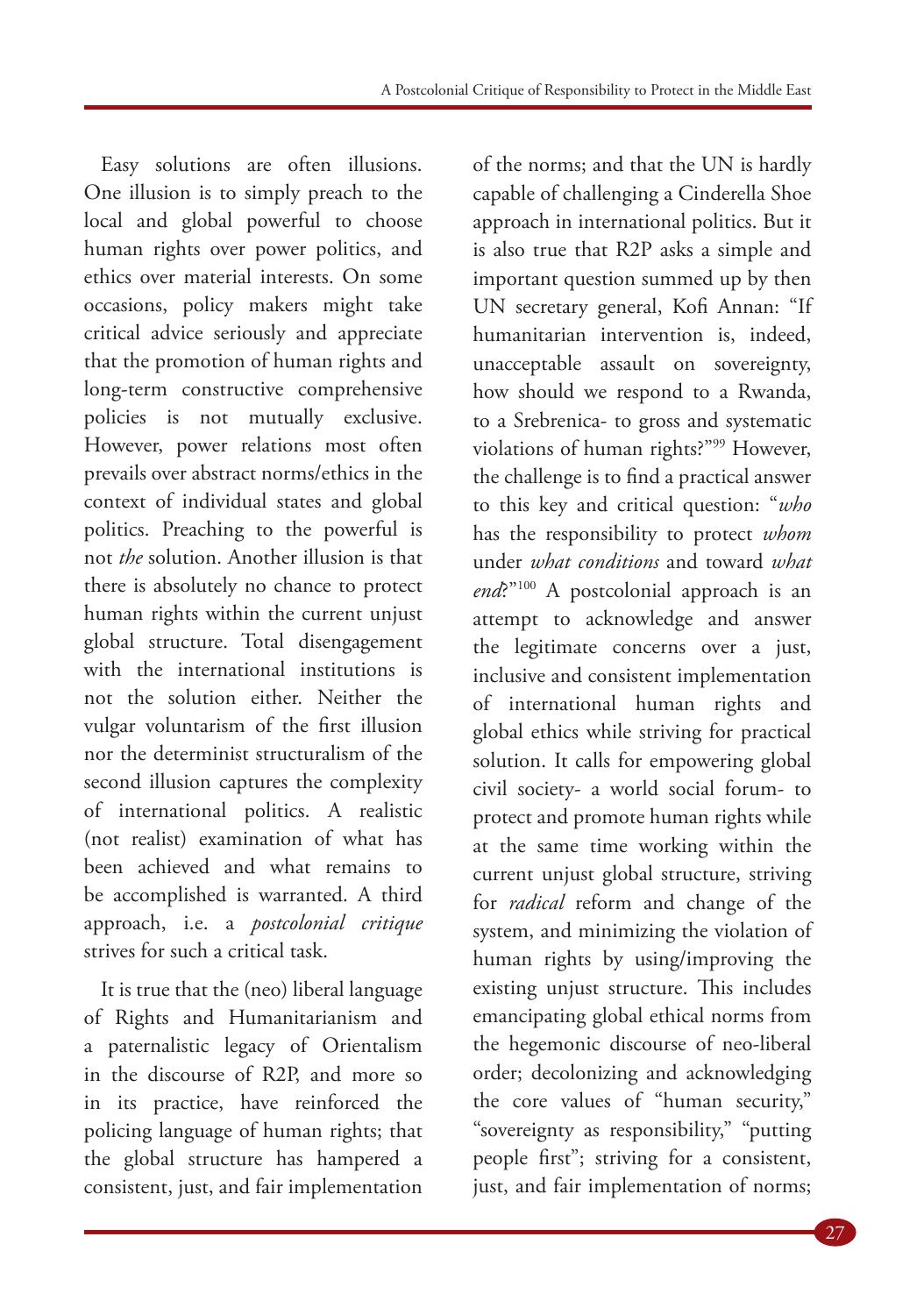pushing for radical reforms in the UN; empowering regional and subaltern organizations; mobilizing world public opinion; and democratizing the world order. A postcolonial critique of the hegemonic global order requires us to de-colonize and redefine peace, security, humanitarianism, order, and democracy, among others. This task is contingent on, to use Walter Mingolo's concept, an "epistemic disobedience."101

Martin Luther King, Jr. once argued that "injustice anywhere is a threat to justice everywhere. We are caught in an inescapable network of mutuality, tied in a single garment of destiny. Whatever affects one directly, affects all indirectly." Likewise, a twelfth century Iranian poet Sa'adi wrote this poem:

> Human beings are members of a whole/ In creation of one essence and soul If one member is afflicted with pain/ Other members uneasy will remain If you have no sympathy for human pain/ The name of human you cannot retain.

Martin Luther King's concern for cosmopolitan justice and Sa'adi's poem on *Oneness of Mankind* capture the core value of our ethical responsibility and obligation to our fellow human beings. A just implementation of the R2P doctrine is, in sum, *pending* on the accomplishment of R4J: *Responsibility for Justice*. *Justice* is where the West meets the East. This is where Sa'adi's message of *cosmopolitan existence* encounters Martin Luther King's call for *cosmopolitan justice*. 102

Postcolonialism "favors an ethos of egalitarianism, social justice, and solidarity." It "aspires to a different kind of universalism, one based on deliberation and contestation among diverse political entities, with the aim of reaching functional agreement on questions of global concern. This kind of universalism differs from one resulting from universal injunctions by selfassured subjects."103 I have called this "universalism from below."104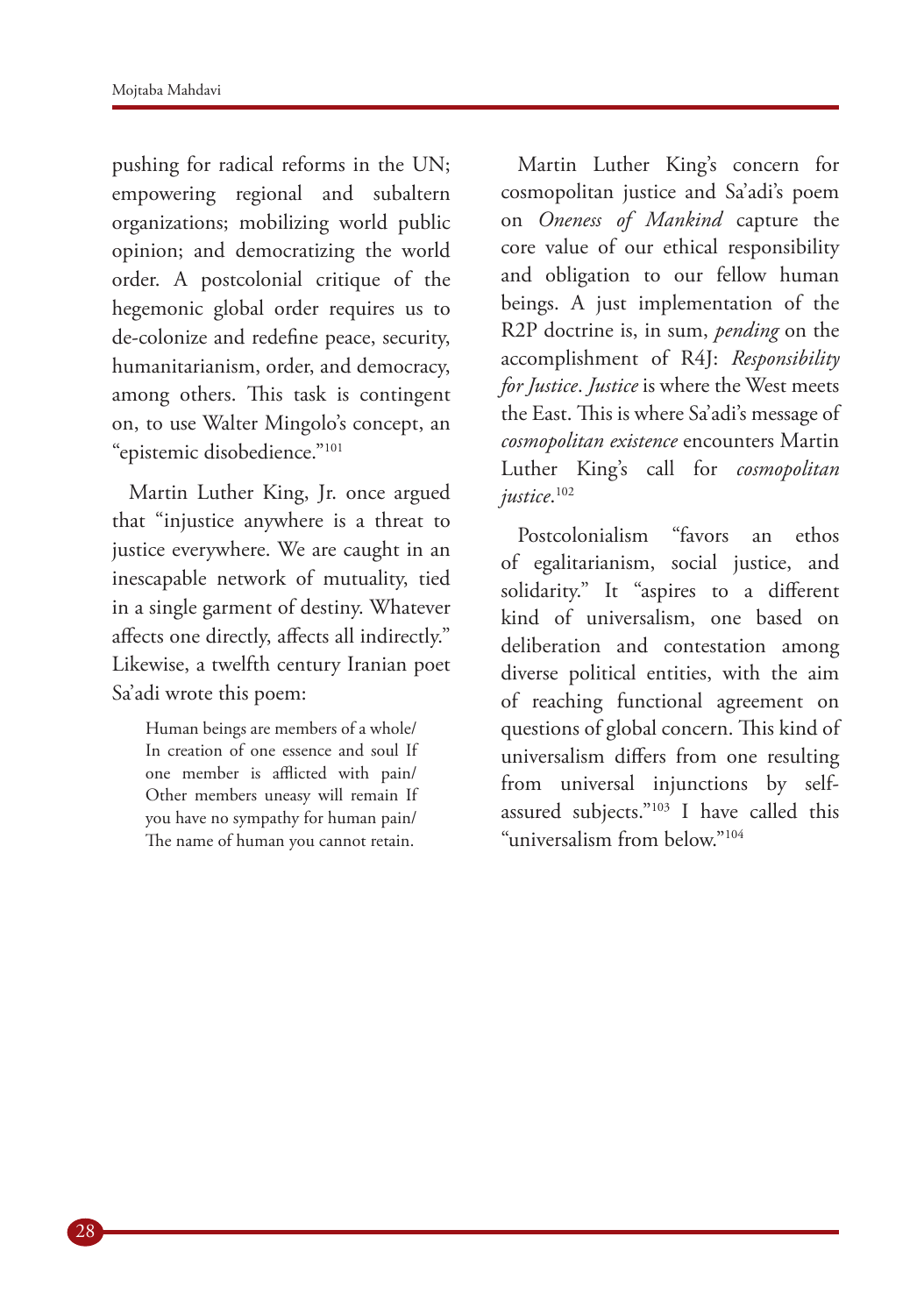#### Endnotes

- 1 An earlier version of some sections of this article has been published in the following book chapter: Mojtaba Mahdavi, "R2P in the Middle East and North Africa?", in W. Andy Knight and Frazer Egerton (eds.), *Routledge Handbook of the Responsibility to Protect*, London and New York, Routledge, 2012, pp. 257-275. Also, another version of this paper was presented at the following conference: "Humanitarian Diplomacy: Theory and Perspectives from the Field", İstanbul Şehir University, Istanbul, Turkey, 6-7 December 2013.
- 2 Karl Marx, *The Eighteenth Brumaire of Louis Bonaparte*, New York, International Publishers, 1987, p. 124.
- 3 Edward Said, *Orientalism*, New York, Vintage Books, 1979.
- 4 Mahmood Mamdani, *Saviros and Survivors*: *Darfur, Politics, and the War on Terror*. New York, Pantheon Books, 2009, p. 276.
- 5 UN Secretary General Ban Ki-Moon, United Nations, Secretary General Office, Secretary General Defends, Clarifies "Responsibility to Protect"' at Berlin Event on 'Responsible Sovereignty: International Cooperation for a Changed Word', SG/SM/11701i New York, Department of Public Information, 15 July 2008. See, Mojtaba Mahdavi, "R2P in the Middle East and North Africa?" in W. Andy Knight and Frazer Egerton (eds.),*Routledge Handbook of the Responsibility to Protect*, London and New York, Routledge, 2012, pp. 257-258.
- 6 Immanuel Kant, "Toward Perpetual Peace", in M. J. Gregor, trans. M. J. Gregor (eds.), *Practical Philosophy*, Cambridge, Cambridge University Press, 1996, pp. 311-352.
- 7 Siba N. Grovogui, "Postcolonialism", in Tim Dunne, Milja Kurki and Steve Smith (eds.), *International Relations Theories: Disciplines and Diversity*, 3rd ed.,Oxford University Press, 2013, p. 252.
- 8 Ibid., p. 254.
- 9 Ibid., p. 255.
- 10 Convention on the Prevention and Punishment of the Crime of Genocide, adopted 9 December 1948, 78 UNTS 277, at http://www2.ohchr.org/english/law/genocide.htm (last visited 15 September 2015). The Genocide Convention was a legal act to acknowledge genocide as a major crime against humanity. The Polish-Jewish lawyer, Raphael Lemkin, originally coined the term genocide in 1943 in response to the Holocaust. According to the Genocide Convention, article 2, the term includes crimes "committed with the intent of destroying, in whole or in part, an entire national, ethical, racial, or religious group." See, Raphael Limkin, *Axis Rule in Occupied Europe: Analysis, Proposals for Redress*, Washington D.C., Carnegie Endowment for International Peace, 1994, pp. 79-95.
- 11 The UN General Assembly resolution 2391 adopted *The Convention on the Non-Applicability of Statutory Limitations to War Crimes and Crimes Against Humanity;* adopted 26 December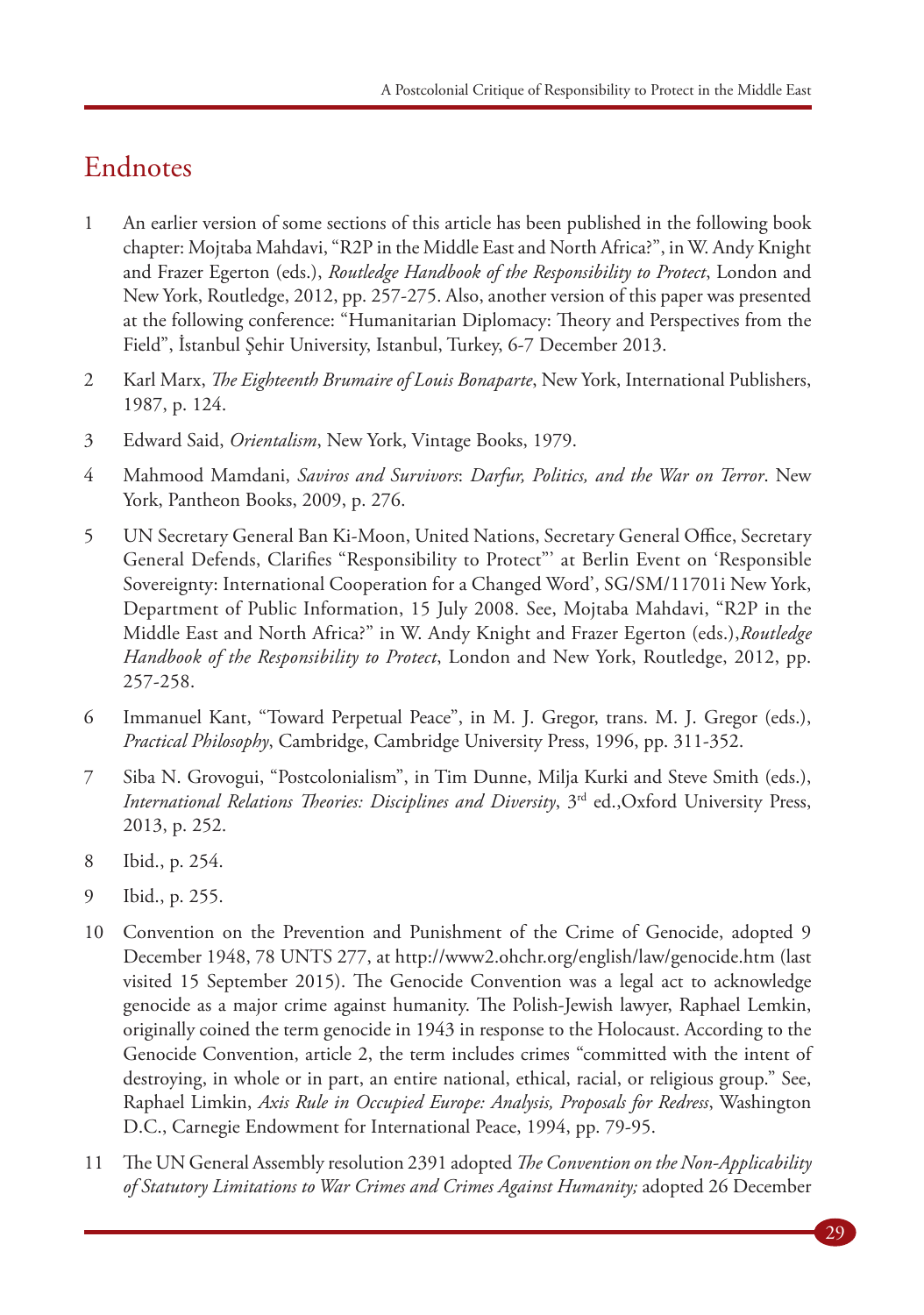1968, 754 UNTS 73, at http://www2ohchr.org/english/law/warcrimes.htm (last visited 3 May 2015).

- 12 Humanitarian interventions were defined as "coercive action by one or more states involving the use of armed force in another state without the consent of its authorities, and with the purpose of preventing widespread suffering or death among the inhabitants." See, Adam Roberts, "The So-called 'Right' of Humanitarian Intervention", *Yearbook of International Humanitarian Law*, Vol. 3(2001), pp. 3-51. The introduction of the *Rome Statue of the International Criminal Court* was an equally important step in the second phase. The Draft Code of Crimes before the Yugoslav and Rwandan tribunals contributed to the development of the Conference of Plenipotentiaries, which created the first permanent International Criminal Court (ICC) in Rome, Italy, in June 1998. The Rome Stature provided a legal authority to ICC to tackle with *core* crimes, including genocide, war crimes, and crimes against humanity. See *Rome Statute of the International Criminal Court*, adopted 17 July 1998, 2187 UNTS.
- 13 Gareth Evans, *The Responsibility to Protect: Ending Mass Atrocity Crimes Once and For All*  (2008), p. 5; see, Mojtaba Mahdavi, "R2P in the Middle East and North Africa?", p. 258.
- 14 Canada's then Foreign Minister, Lloyd Axworthy contributed to the development of a key concept in the R2P doctrine: "Human Security." This concept "puts people first and recognizes that their safety is integral to the promotion and maintenance of international peace and security. The security of state is essential, but not sufficient, to fully ensure the safety and well-being of the world's peoples." See, Lloyd Axworthy, "Human Security and Global Governance: Putting People First", *Global Governance,* Vol. 7, No. 1 (2001), pp. 19-23. It is worth noting that *Human Development Report* of UN Development Program (UNDP) in 1994 introduced the concept of Human Security.
- 15 Roberta Cohen and Francis Deng introduced the concept of "sovereignty as responsibility." This concept implies that both states and the international community have a responsibility to protect and promote human rights. The sovereign state is responsible to protect its own citizens from the violation of human rights. However, if the state is unwilling or unable to do so, the international community is equally responsible to protect universal human rights inside the boundaries of failed states. See, Roberta Cohen and Francis M. Deng, *Masses in Flight: The Global Crisis of Internal Displacement,* Washington, D.C., Brookings Institution, 1998. Francis Deng argues "I don't see sovereignty in a negative light as a barricade;" "I see sovereignty positively as a concept of state responsibility for its people, if need be with the support of the international community. And the subtext is that if you don't discharge that responsibility and your people are suffering, the world will not leave you alone." See, Francis Deng, "Preventing Genocide: Interview with Francis Deng", Conducted by David A. Hamburg, New York, Stanford University, Libraries & Academic Information Resources, 20 March 2008, at https://lib.stanford.edu/files/PG\_Deng.pdf (last visited 5 June 2015).
- 16 Former UN Secretary-General Kofi Annan introduced "Two Concepts of Sovereignty," making a distinction between *individual sovereignty* and *popular sovereignty*. Annan calls for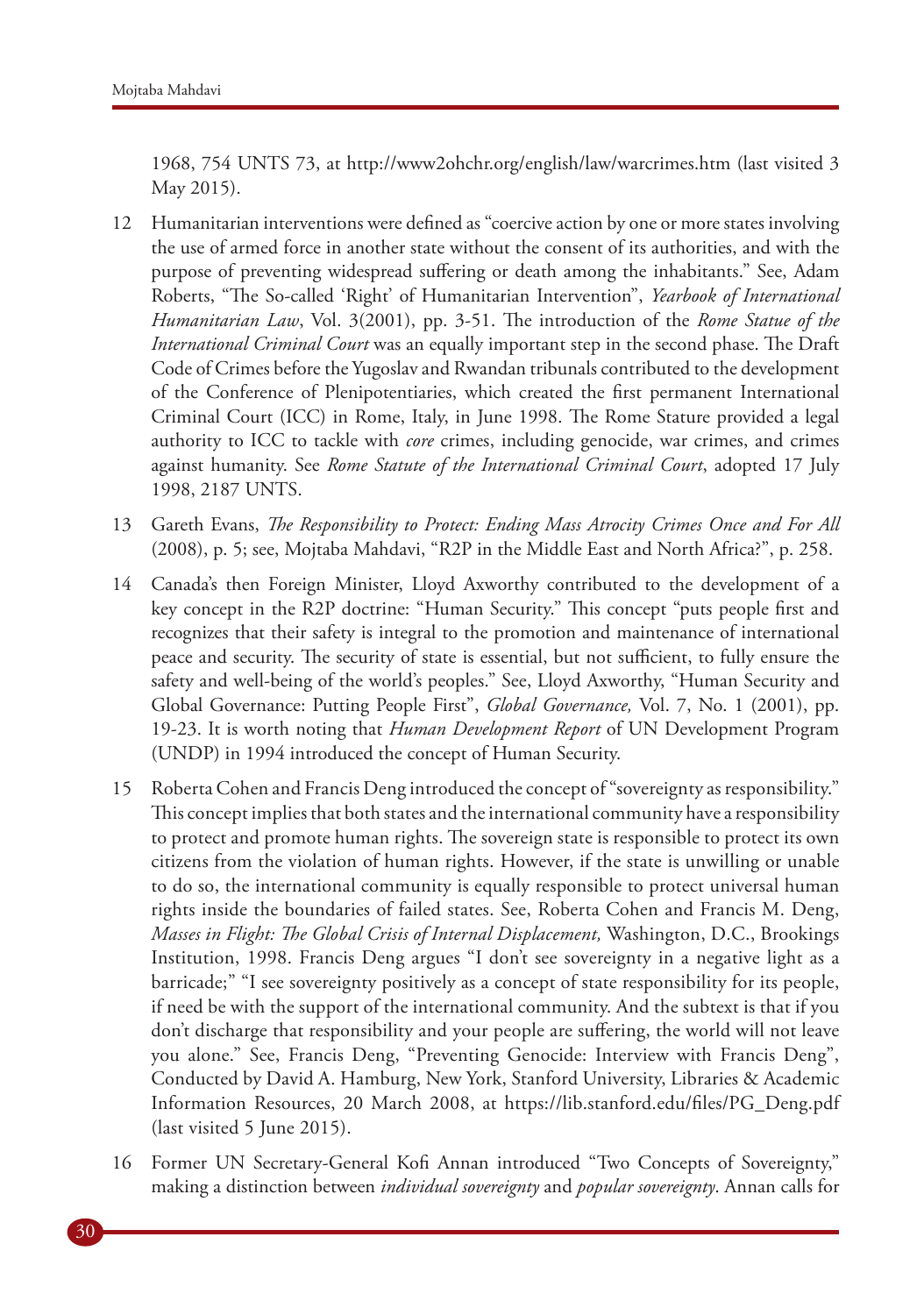a reconciliation of sovereignty and human rights. More specifically, "state sovereignty, in its most basic sense, is being redefined…. States are now widely understood to be instruments at the service of their peoples, not vice versa." For Annan, individual sovereignty, or "fundamental freedom of each individual, enshrined in the Charter of the UN and subsequent international treaties has been enhanced by a renewed and spreading conciseness of human rights." As such, he moves beyond an absolute, supreme, and independent concept towards a contingent and relational concept of sovereignty. See, Kofi Annan, "Two Concepts of Sovereignty", *The Economist*, No. 352 (18 September 1999), pp. 49-50.

- 17 R2P norms were developed through the "International Commission on Intervention and State Sovereignty" (ICISS), a Canadian initiative by Canada's then Foreign Minister Lloyd Axworthy – who organized an international commission of twelve distinguished individuals from global North and global South, and co-chaired by Gareth Evans, former minister of Australia, and Mohamed Sahnoun, Special Advisor to the UN Secretary-General – to debate and draft the R2P doctrine. The goal and guiding principle of ICISS was to shift the debates from the purported "right" of potential interveners to the "responsibility" of the international community at large to protect the people at risk. See, Thomas G. Weiss, *Humanitarian Intervention: Ideas in Action*, Cambridge, Polity Press, 2007, pp. 100-118.
- 18 ICISS Report, "The Responsibility to Protect", *International Commission on Intervention and State Sovereignty* (ICISS), xi.
- 19 United Nations Charter, Chapter IX, at www.un.org/aboutun/charter (last visited 10 September 2015).
- 20 UN Secretary General Ban Ki-Moon, United Nations, Secretary General Office, Secretary-General Defends, Clarifies "Responsibility to Protect"' at Berlin Event on 'Responsible Sovereignty: International Cooperation for a Changed Word', SG/SM/11701, New York, Department of Public Information, 15 July 2008.
- 21 Mahdavi, "R2P in the Middle East and North Africa?", pp. 258-259.
- 22 Grovogui, "Postcolonialism," p. 256.
- 23 Ramesh Thakur, *The United Nations, Peace and Security: From Collective Security to the Responsibility to Protect*, Cambridge, Cambridge University Press, 2006, p. 267.
- 24 Miguel D'Escoto Brockmann, "General Assembly Agrees to Hold More Talks on Responsibility to Protect", *UN News Services*, 2009; also Miguel D'Escoto Brockmann, "At the Opening of the Thematic Dialogue of the General Assembly on the Responsibility to Protect", *UN Headquarters*, New York, 2009. Miguel D'Escoto Brockmann's critique of the R2P doctrine illustrates the uneasiness many delegates from Asia, Latin America and Africa feel towards the implementation of the doctrine. Although most delegates supported the *general thrust* of the three pillars of R2P, a few explicitly rejected the use of force in any circumstances. States such as Nicaragua, Cuba, Venezuela, and Sudan sought to roll back the 2005 World Summit consensus. Many expressed their concern over double standards and arbitrary implementation of R2P due to the dominant veto system in the UNSC.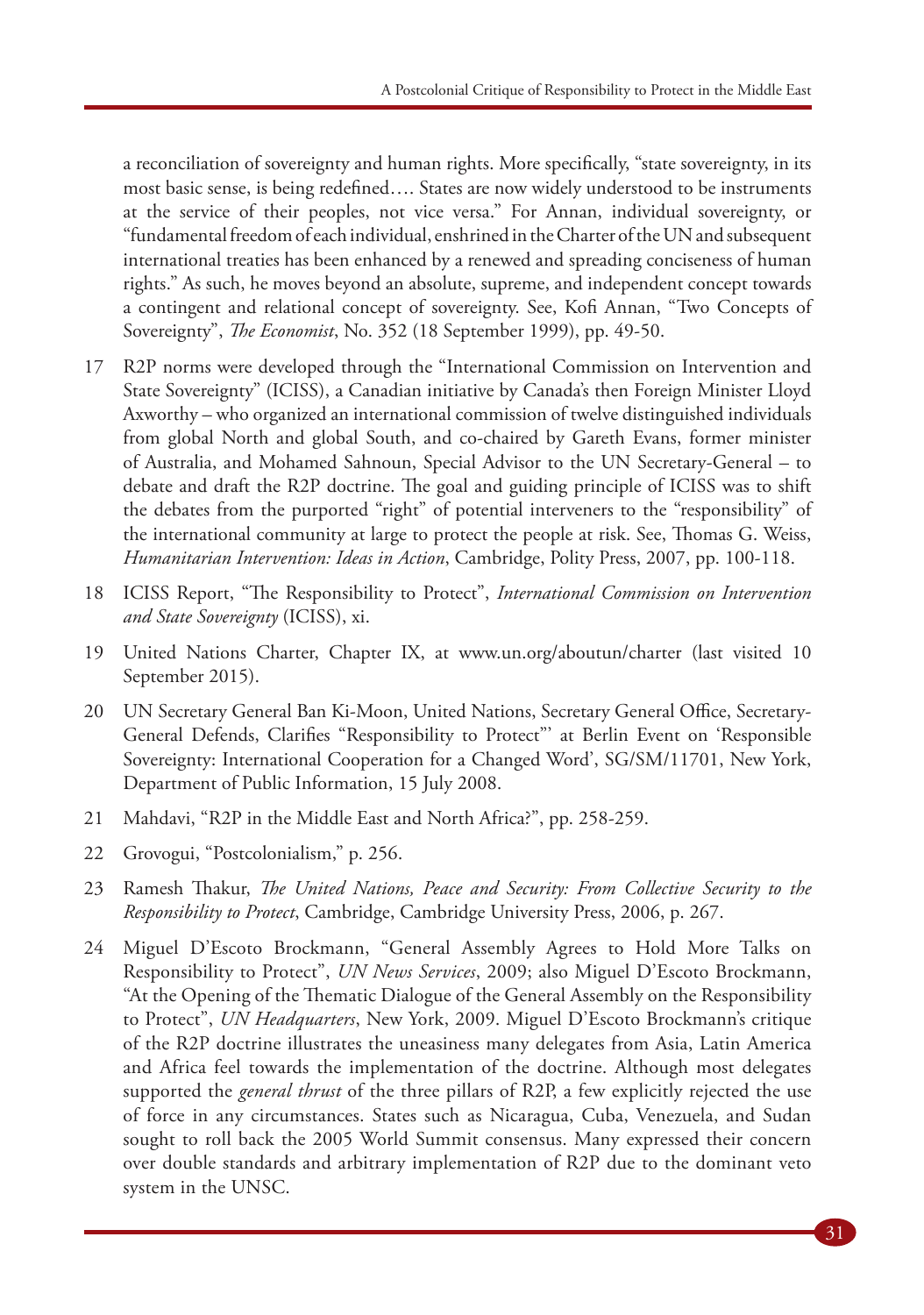- 25 See Mahdavi, "R2P in the Middle East and North Africa?" p. 260.
- 26 Mamdani, *Saviors and Survivors*: *Darfur, Politics, and the War on Terror*, p. 273.
- 27 Ibid., p. 276.
- 28 Ibid., p. 282. Italics added.
- 29 Ibid., p. 275. Italics added.
- 30 Rice calls for Mid-East democracy, *BBC News*, 20 June 2005.
- 31 "Obama's Mideast Speech,-", *The New York Times*, 19 May 2011.
- 32 However, it should be noted that Kenya in the wake of the disputed December 2007 presidential election is a case in point where responsibility to prevent was applied. In early 2008 a peaceful diplomatic and swift response by the international community prevented further crimes, which would have escalated to the level of crimes against humanity. Kenya revealed how non-coercive tools, such as mediation, can help halt atrocities when employed early, with sufficient resources and international support. See, "The Responsibility to Protect and Kenya: Past Successes and Current Challenges", *Global Centre for Responsibility to Protect*, at http://globalr2p.org/media/pdf/The\_Responsibility\_to\_Protect\_and\_Kenya\_ Past\_Successes\_and\_Current\_Challenges.pdf (last visited 6 July 2015).
- 33 W. Andy Knight, "The Development of the Responsibility to Protect- From Evolving Norms to Practice", *Global Responsibility to Protect*, Vol. 3 (2011), pp. 3-36.
- 34 Mahdavi, "R2P in the Middle East and North Africa?", pp. 260-61.
- 35 Peter Galbraith, *The Economist*, 17 May 2010. According to Tariq Ali, the Afghan war could have had a different outcome had the NATO forces introduced "a massive New Deal" program by rebuilding the Afghan social infrastructure. However, the post-invasion socioeconomic structure of Afghanistan made "a tiny group of people very rich." Karzai's brother, Ahmed Wali Karzai, became the "richest man in Kabul," while the poor living in the slums "grew by half a million within the first two years of the occupation". Thanks to insecurity, poverty and ongoing occupation, the insurgents have received more support from the large segment of the population who had previously been indifferent to them. Tariq Ali, "Afghanistan: 'Obama's War'" at http://links.org.au/node/1756 (last visited 28 June 2015); Also see, Tariq Ali, *The Obama Syndrome: Surrender at Home, War Abroad*, London, Verso, 2010.
- 36 Mahdavi, "R2P in the Middle East and North Africa?", pp. 261-263.
- 37 Barry Lando, *Web of Deceit: The History of Western Complicity in Iraq, from Churchill to Kennedy to George W. Bush*, New York, Other Press, 2007, p. 83.
- 38 Ibid., p. 98.
- 39 Ibid., p. 185.
- 40 D. Cortright and G. Lopez, *The Sanctions Decade: Assessing UN Strategies in the 1990s*, Boulder, CO, Lynne Rienner, 2000, p. 46. The number of the children death ranges from a quarter million to half a million in different sources.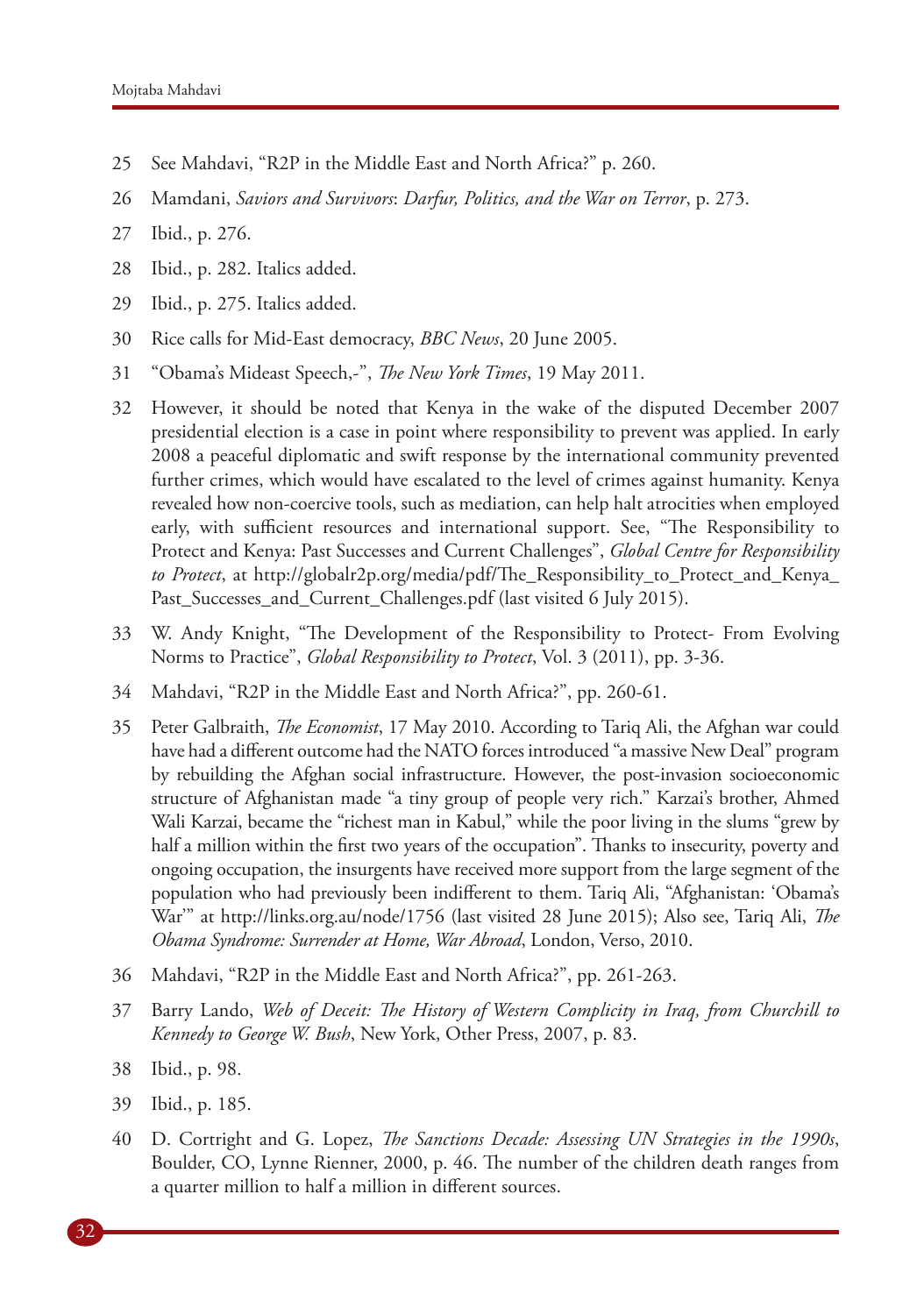- 41 UNSC Report to the Secretary-General on Humanitarian Needs in Kuwait and Iraq in the Immediate Post-Crisis Environment by a Mission to the Area Led by Mr. Martti Ahtisaari, UN Doc.S/22366, 20 March 1991.
- 42 Rome Stature, Article 7(2); see also Core Crimes prepared by the Coalition for the International Criminal Court at http://www/iccnow.org/documents/FS-CICC-CoreCrimesinRS.pdf (last visited 8 July 2015).
- 43 For an interesting collection on this issue, see, Mokhtar Lamani and Bessma Momani, (eds.), *From Desolation to Reconstruction: Iraq's Troubled Journey*, Waterloo, Wilfrid University Press, 2010.
- 44 Kenneth Roth, Fernando R. Tesón and Paige Arthur, "Ending Tyranny in Iraq: A Debate", at http://www.carnegiecouncil.org/resources/transcripts/5268.html (last visited 10 July 2015).
- 45 For an interesting analysis, see, Craig M. White, *Iraq the Moral Reckoning: Applying Just War Theory to the 2003 War Decision*, Lanham, Lexington Books, 2010.
- 46 Mohamed El-Baradei, *The Age of Deception*, Henry Holt and Company, 2011. The U.S. and allies committed war crimes in Abu-Ghraib by torturing prisoners and in Fallujah by killing civilians and using bombs in civilian neighborhood. The US military used cluster bombs and white phosphorus in Fallujah. Hundreds of children and women have come across cluster bombs in Fallujah and have been physically maimed for the rest of their lives. Moreover, a US soldier executed a wounded Iraqi in a Fallujah mosque. Some have even been killed. The execution of an unarmed prisoner is identical to killing a civilian and both are in clear violation of the Geneva Convention. The Geneva Convention also requires that you cannot deport people from occupied territory, but the United States has been deporting people out of Iraq. See, Amy Goodman conversation with Jules Lobel, "U.S. War Crimes in Fallujah", at http://www.democracynow.org/2004/11/19/u\_s\_war\_crimes\_in\_fallujah (last visited 6 May 2015).
- 47 Jeremy Scahill, *Blackwater: The Rise of the World's Most Powerful Mercenary Army*, New York, Nation Books, 2007, pp. 91-104 and 117-139.
- 48 On 22 April 2011, a US federal appeals court reopened the criminal case against 4 members of Blackwater involved in the Nisour Square shooting. However, justice is still not done.
- 49 "Iraq Body Count: Documented Civilian Deaths from Violence", *Iraq Body Count*, at http://www.iraqbodycount.org (last visited 6 May 2015).
- 50 "The Iraq Situation", at http://www.unhcr.org/iraq.html (last visited 6 May 2015); Ms. Parker is President of the San-Francisco-based Association of Humanitarian Lawyers (www.humanlaw.org) and Chief Delegate to the United Nations for the Los Angelesbased International Educational Development/Humanitarian Law Project (IED/AHL), an accredited non-governmental organization on the U.N. Secretary-General's list; See www. consumersforpeace.org (last visited 7 May 2015).
- 51 http://www.reuters.com/article/2011/08/07/iraq-electricity-idUSL6E7J707Q20110807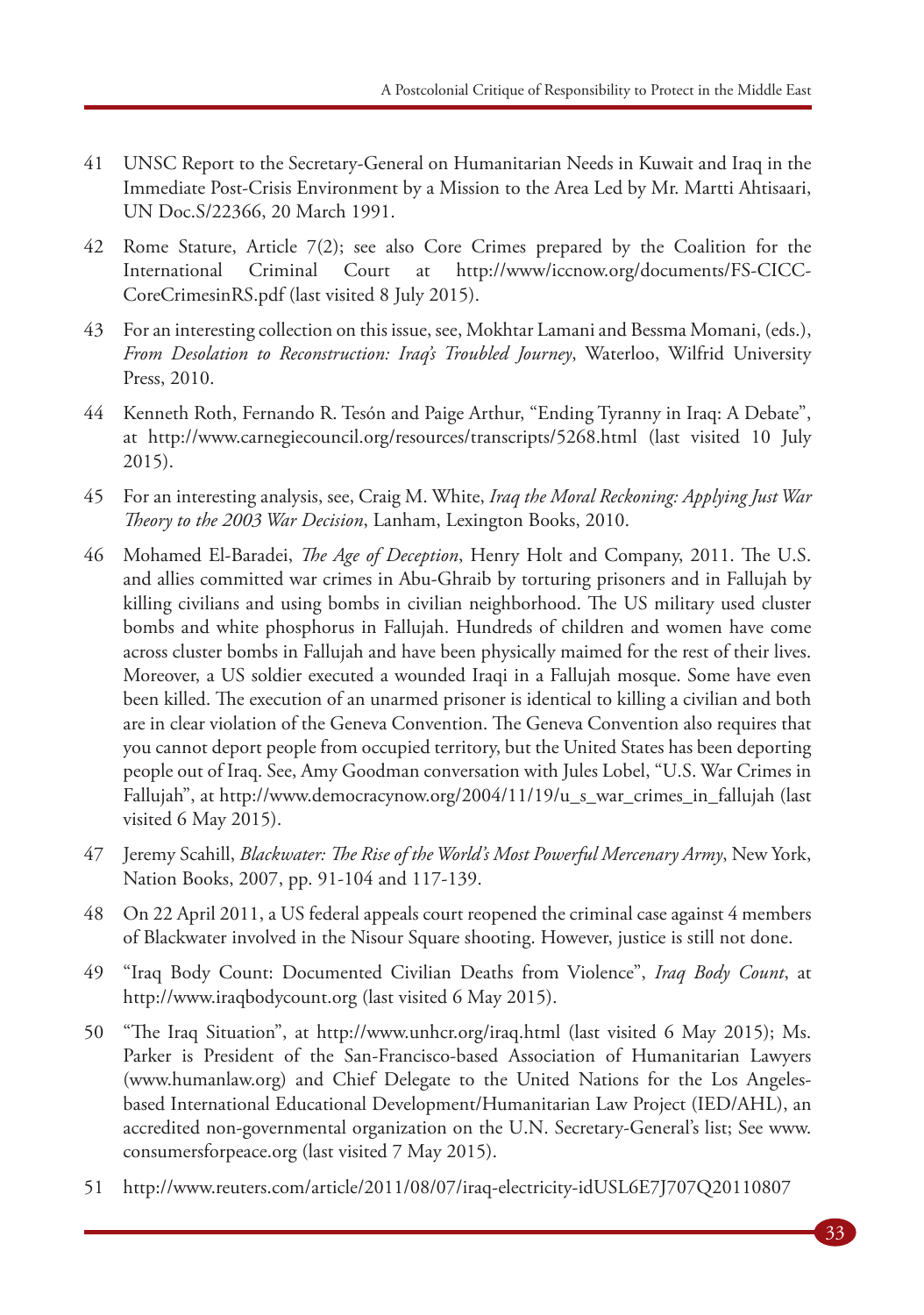- 52 Mahdavi, "R2P in the Middle East and North Africa?" pp. 261-263.
- 53 Ibid., pp. 263-64.
- 54 For example, USA vetoed UNSC resolution, which asked for the condemnation of Israel for killing 18 Palestinians, mostly children, in Beit Hanoun in 11 November 2006.
- 55 Final Report of theGoldstone Fact Finding Mission at http://www.diakonia.se/sa/node. asp?node=3134 (last visited 6 May 2015).
- 56 Amnesty International, "Gaza Accountability Campaign Background Information", at http://www.amnestyusa.org/our-work/countries/middle-east-and-north-africa/israel-andoccupied-palestinian-territories/gaza-accountability-campaign-backgro (last visited 8 July 2015).
- 57 "Amnesty: Israeli strikes on Gaza buildings 'war crimes'," at http://www.bbc.com/news/ world-middle-east-30393540 (last visited 26 March 2015).
- 58 Ibid.
- 59 Statement by John Ging, UNRWA Director of Operations in Gaza, at http://www.unrwa. org/etemplate.php?id=357 (last visited 5 July 2015).
- 60 Mahdavi, "R2P in the Middle East and North Africa?", pp. 263-264.
- 61 Ibid., pp. 265-267.
- 62 Grovogui, "Postcolonialism", p. 256; italics added.
- 63 Ibid.
- 64 It is worth noting that Libya under King Edris was a rural and backward country until the early 1960s. Libya under Qadhafi, especially in the first two decades of his rule, was transformed into a model of a successful welfare state in Africa. "The 2010 Human Development Index, which is a composite measure of health, education, and income ranked Libya  $53<sup>rd</sup>$  in the world and 1<sup>st</sup> in Africa", http://hdrstats.undp.org/en/countries/profiles/LBY.html (last visited 5 June 2015). In the second part of Qadhafi's rule, the regime degenerated into a tribal administration. Since 2003 the regime improved its relations with the West in return for dismantling nuclear facilities and inviting US, UK and Italian companies to Libya. Mahmood Mamdani, "Libya after the NATO Invasion", at http://english.aljazeera.net/indepth/ opinion/2011/04/201148174154213745.html (last visited 6 June 2015).
- 65 http://www.un.org/News/Press/docs/2011/sc10200.doc.htm (last visited 15 June 2015).
- 66 http://parliamentflagpost.blogspot.com/2011/03/libya-and-united-nations-security.html (last visited 10 June 2015).
- 67 Ibid.
- 68 Ibid.
- 69 Mahmood Mamdani, "Libya after the NATO Invasion", at http://english.aljazeera.net/ indepth/opinion/2011/04/201148174154213745.html (last visited 26 June 2015).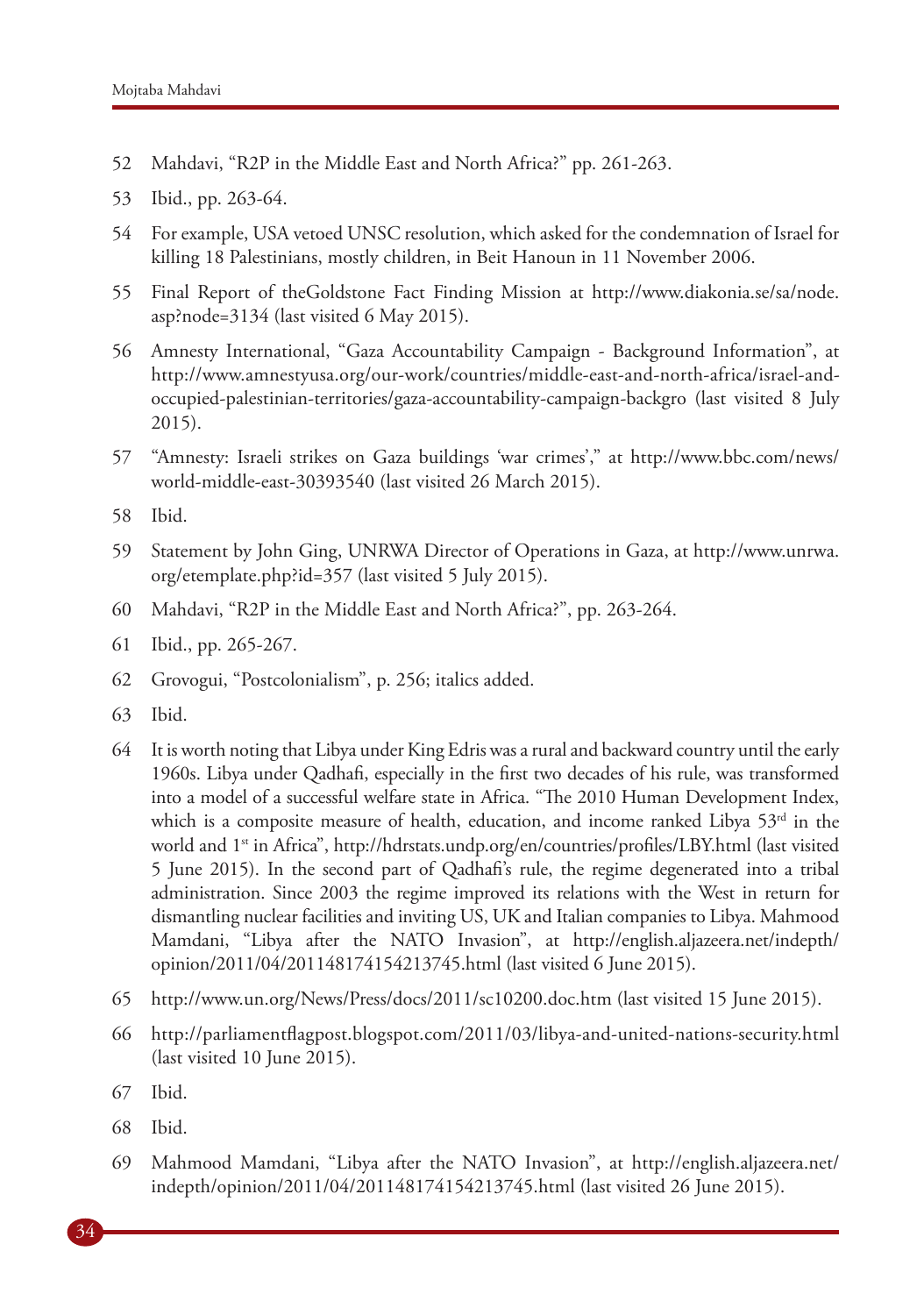- http://allafrica.com/stories/201109201529.html (last visited 30 June 2015).
- Algeria, Iran, Syria and Venezuela condemned the use of force. President Chavez of Venezuela blamed the West and insisted that this was another war for oil.
- Richard Falk, "In Libya, Decoding an Uncertain Future", at http://aljazeera.com/indepth/ opinion/2011/08/201182885646839710.html (last visited 16 June 2015).
- Mahmood Mamdani, "Libya: Politics of Humanitarian Intervention", at http://english. aljazeera.net/indepth/opinion/2011/03/201133111277476962.html (last visited 11 June 2015).
- Ibid.
- Phyllis Bennis, "Libya and the Limits to the R2P", at http://www.ips-dc.org/articles/libya\_ and\_the\_limits\_to\_the\_r2p (last visited 12 June 2015).
- Ibid.
- Grovogui, "Postcolonialism", p. 259.
- Ibid. The oil reserve in Libya is also a point of contention. It is worth noting that Libya holds one of the finest, largest, and cheapest oil reserves in the region.
- Richard Falk, "In Libya, Decoding an uncertain future", at http://aljazeera.com/indepth/ opinion/2011/08/201182885646839710.html (last visited 15 December 2014).
- Mahmood Mamdani, "Libya: Politics of Humanitarian Intervention", at http://english. aljazeera.net/indepth/opinion/2011/03/201133111277476962.html (last visited 11 April 2015); Mahdavi, "R2P in the Middle East and North Africa?" pp. 265-67.
- Grovogui, "Postcolonialism",p. 259.
- S. Seth, "Postcolonial theory and the critique of International Relations", *Millennium*, Vol. 40, No. 1 (2011), p. 174. Italics added.
- Mahdavi, "R2P in the Middle East and North Africa?" pp. 267-69.
- Grovogui, "Postcolonialism," p. 264.
- Ibid., p. 263.
- Ibid., p. 256.
- Ibid., p. 263.
- Ibid., p. 256.
- Donald Rumsfeld, *Department of Defense News Briefing*, 12 February 2002.
- Slavoj Zizek, *Iraq: The Borrowed Kettle*, London, Verso, 2004, p. 10 quoted in Colin Moores (ed.), *The New Imperialists: Ideologies and Empire*, Oxford, 2006, p. 3.
- Mahmood Mamdani, "Libya: Politics of Humanitarian Intervention", at http://english.aljazeera. net/indepth/opinion/2011/03/201133111277476962.html (last visited 11 May 2015).